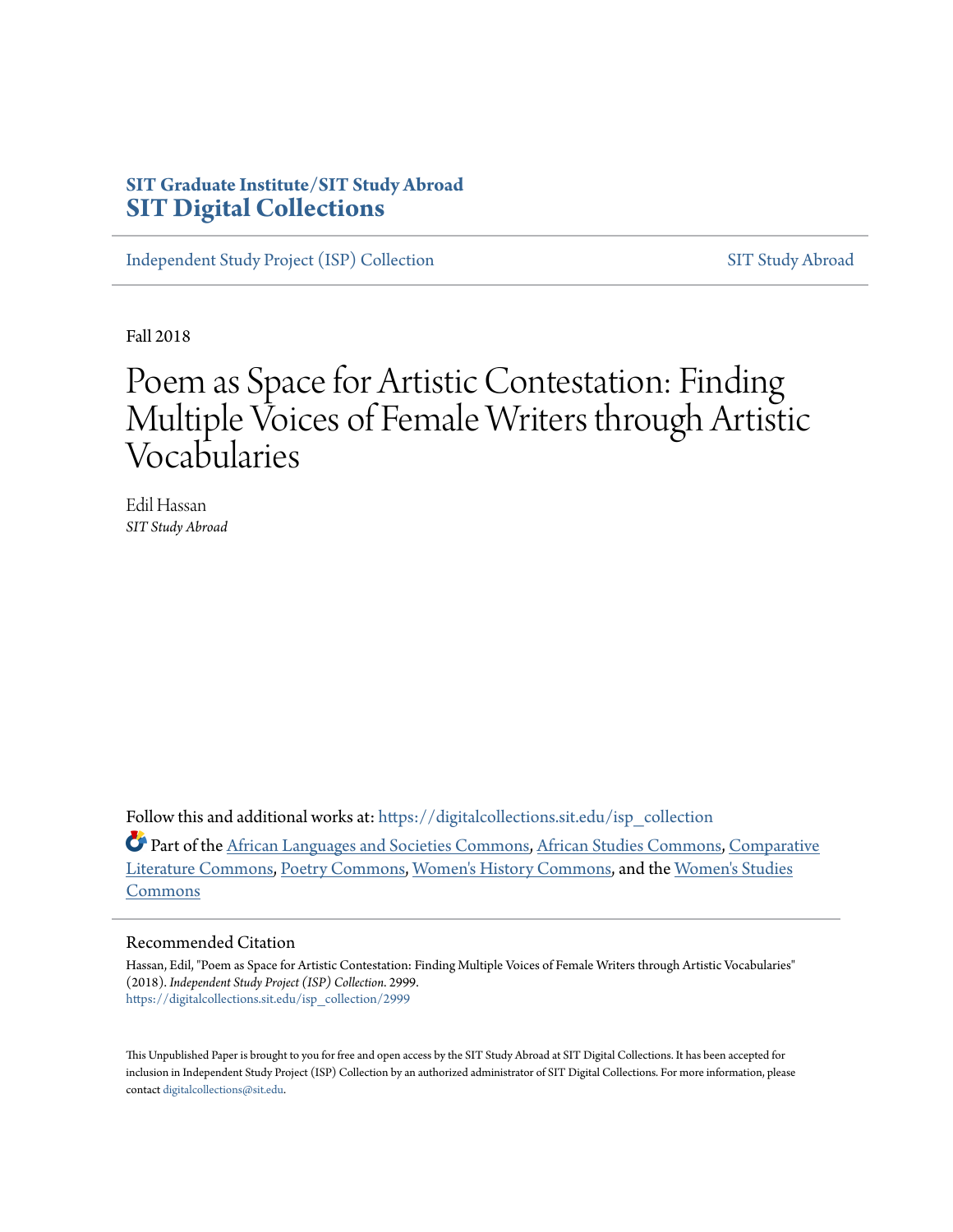Poem as Space for Artistic Contestation: Finding Multiple Voices of Female Writers through

Artistic Vocabularies

Hassan, Edil

Belghazi, Taieb

University of Vermont

English Literature

Morocco

Submitted in partial fulfillment of the requirement for MOR,

SIT Abroad, Fall 2018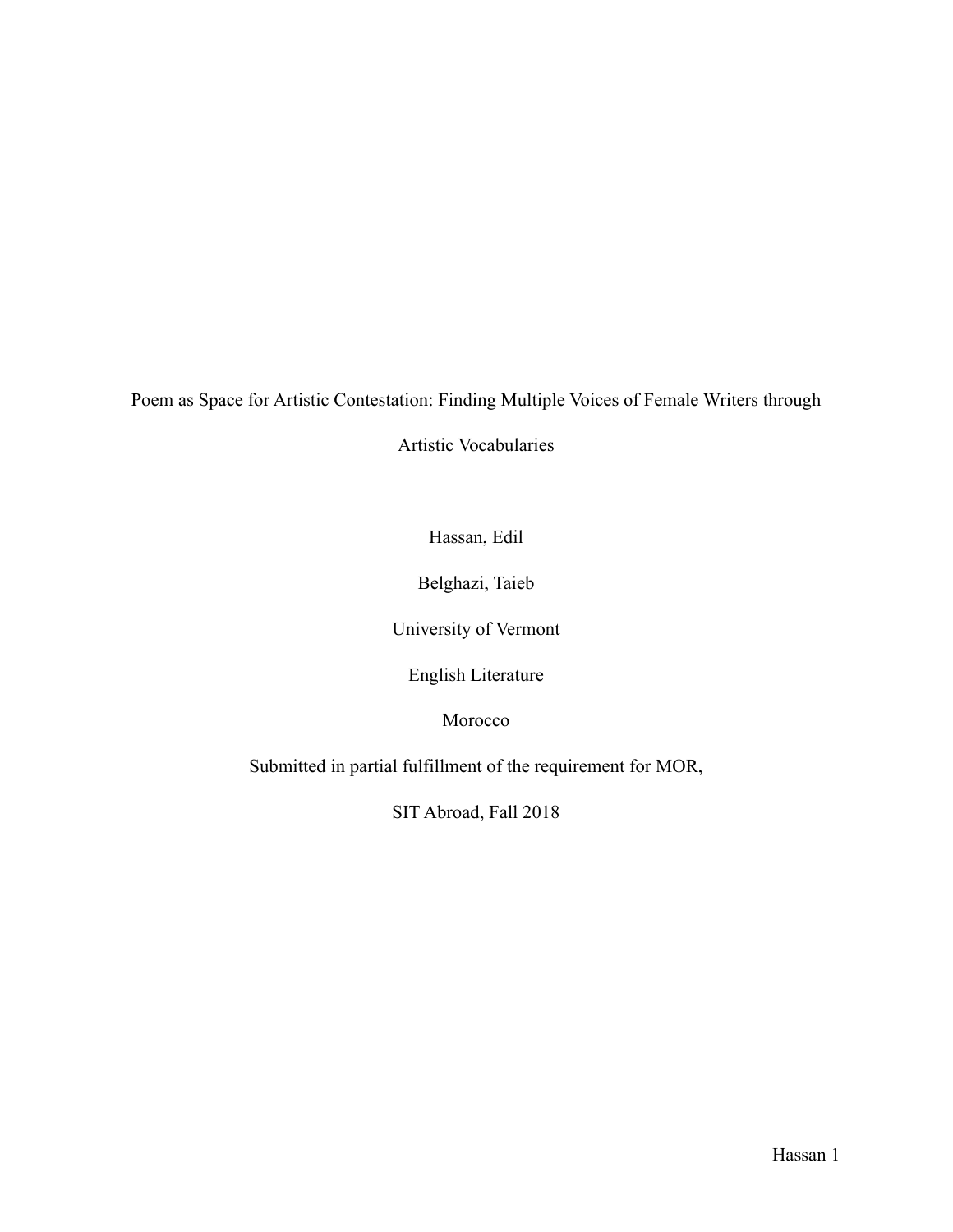## **Abstract**

This project is a creative piece that consists of ten poems and a critical analysis of artistic vocabularies utilized by women writers: Aicha Bassry, Furugh Farrukhzad, and Fatima Mernissi. I argue that their speaking together, especially through multiple voices, is a political act that can be privileged above normative discussions of art currently. This comes from the common worlds they build in their poetic and scholarly work, which despite differences in voice and vocabulary, centralize women. I define artistic vocabulary in this project as the transformation that takes place when image is translated into word. I explore this idea of multiple voices through a series of erasure poems based on five from Aicha Bassry. I consider the artistic medium of the poem as a site of contestation of voice, authenticity, and authority— a place to test the third spaces of these writers.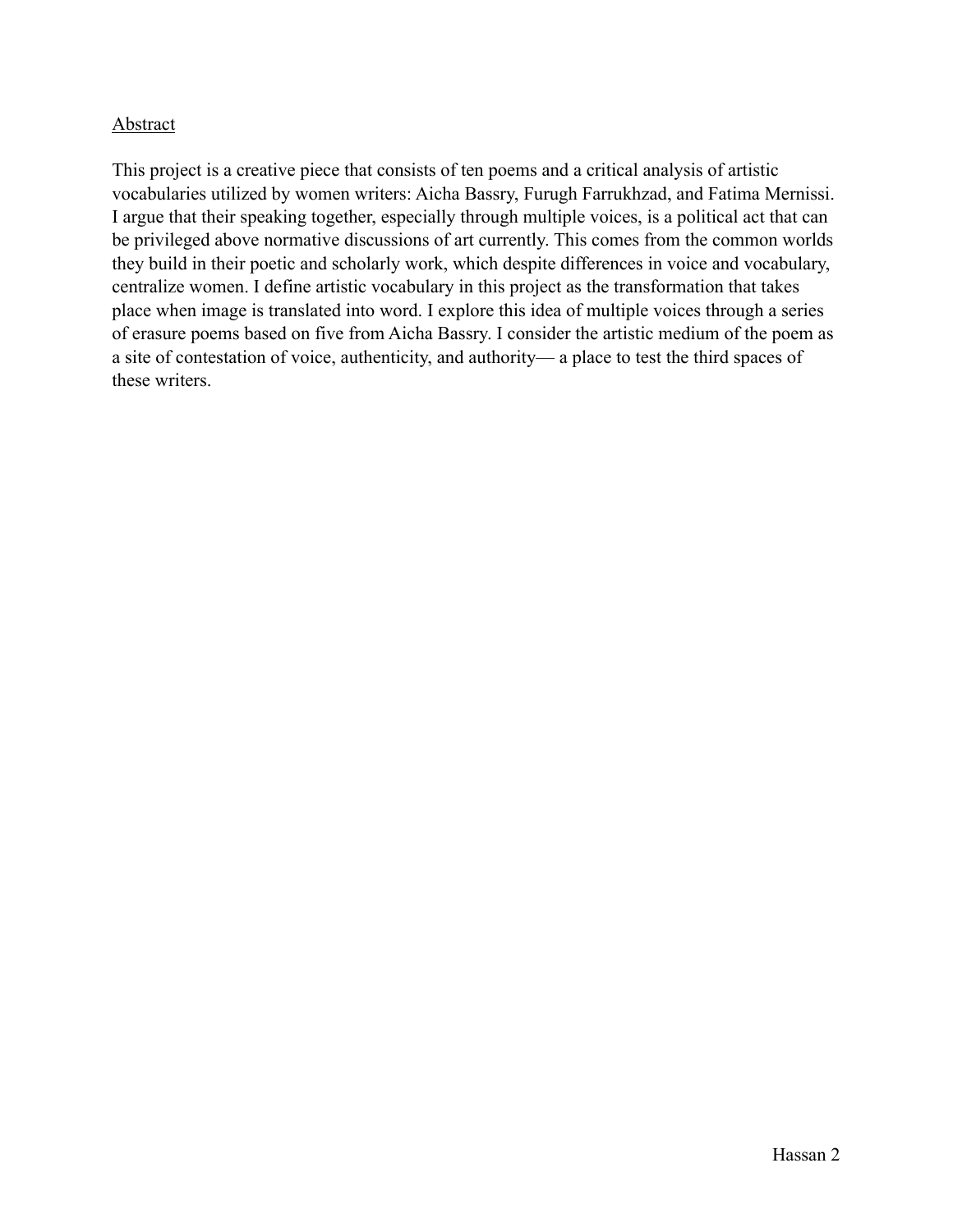### Acknowledgments

Thank you to my Academic Director Taieb Belghazi, whose kindness, patience, and genuine interest in me and my work made me feel honored to be in the Multiculturalism program. Thank you to my advisor Youssof Elalamy for talking out my project with me and for his informative and foundational module on post-colonial art. Lastly, thank you to Leah, for her warm encouragement and humor.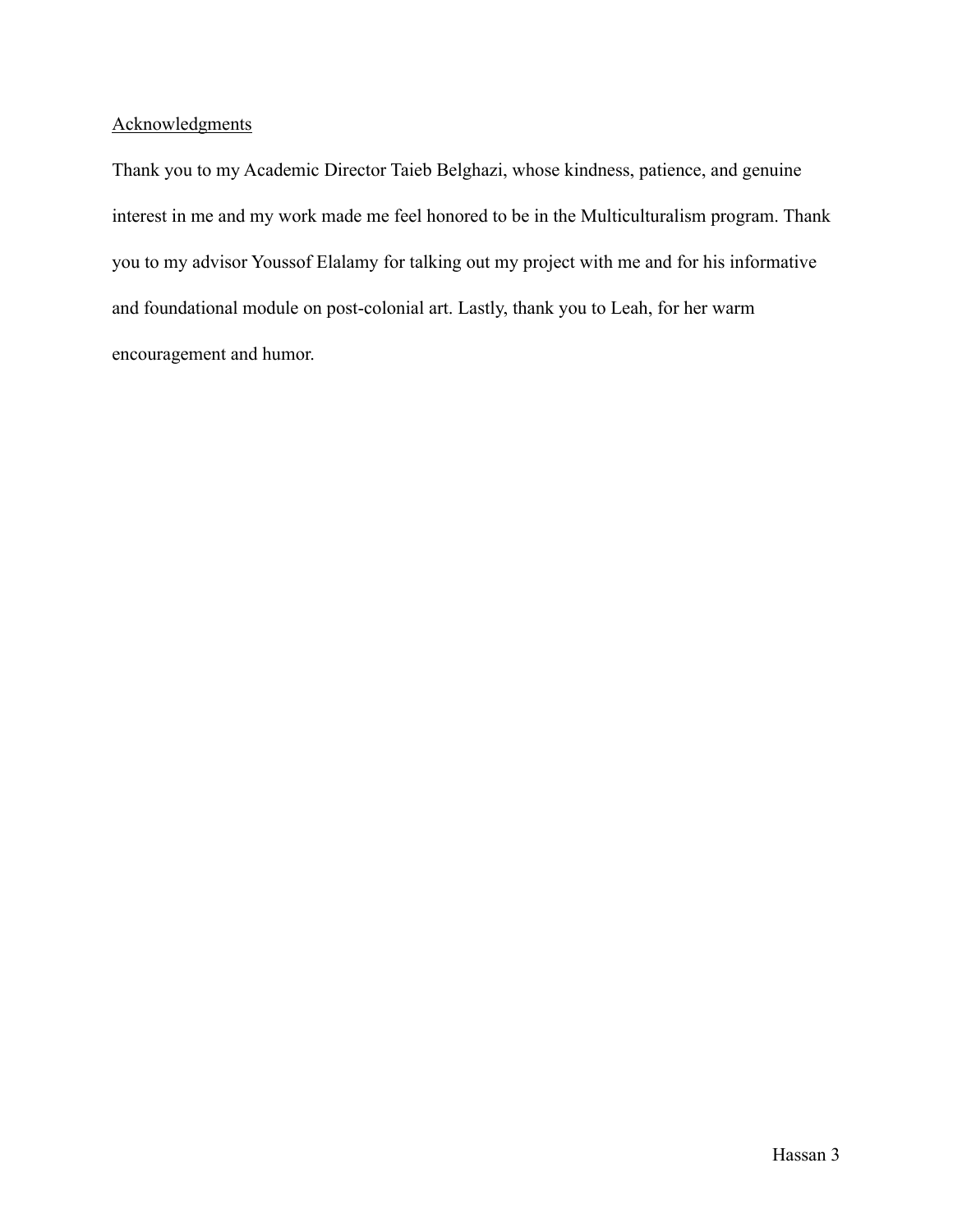I began this project wanting to explore the historical and current art landscape in Morocco. How women artists and writers engage and critique their worlds through their work. Perhaps most importantly to me, and most ambitious, how do these women construct a grammar and language for understanding their lived experiences that might gesture towards a kin of transnational feminism. However, in preparing the literature review, many of my assumptions were challenged which led me to shift my project to a creative one instead.

 This decision in part came from reading Pieprzak's *Imagined Museums: Art and Modernity in Postcolonial Morocco*. Pieprzak argues that public discourse, national memory, and art mutually construct each other. Further, all three are informed by the particular histories and anxieties of French colonialism and post-independent Morocco. Much of her writing focuses on the national museum as a site of not only art, but as one of verbal communication through that art (92). This means that attached to artistic production is the production of discourse.

 Most valuable to me was her chapter *Imaginary Museums and Their Real Phantom Pain*. Her central argument in this chapter is that around questions of what is truly modern, traditional, ancestral, cultural, there stands the artist, who attempts to relocate status quo discourse in favor of new narratives. She writes poignantly that by doing so, "they attempt to create a space for Moroccan art that would increase their own agency in controlling, developing, protecting, and disseminating modern Moroccan culture, (93)."

 The spaces artists occupy certainly come with their own difficulties, namely in the struggle with definition. Specifically, what it means to produce authentically, especially when Morocco has been controlled, developed, protected, and disseminating by those who often have more power than the artist. This certainly resulted in conflicts of identity as artists attempted to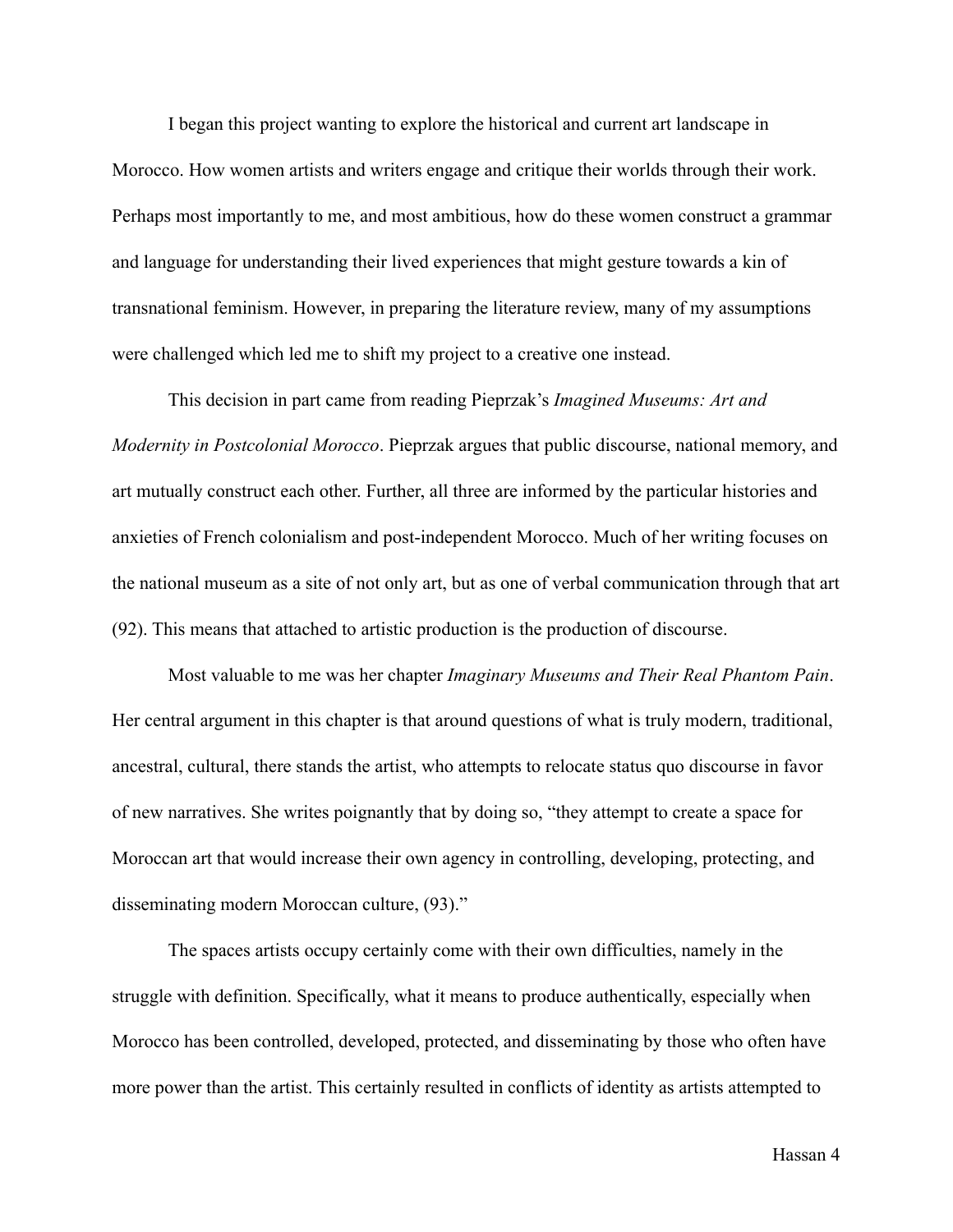relocate discourse and through that relocation articulated their own positionality. For example, the artist Tallal, a Moroccan expressionist painter, writes that he not a Moroccan painter, but rather Moroccan *and* a painter (Pieprzak 197).

 While this might seem like a declaration of freedom, Tallal purposefully changed his aesthetic from what he believed to be distinctly Moroccan in an attempt to enter a sort of international universalism. Pieprzak summarized his frustration, believing that, "national identity and artistic vocabulary should not be conflated," (Pieprzak 197). However, in relocating his relationship to nation, Tallal unwittingly argued to be an artist, one must be internationally minded rather than locally. Further those who have created the contemporary Morocco and in many ways have not left. I mean, namely the vestiges of colonialism as they exist today, such as tourism culture, and more current, the democratic transition to the King Mohammad the Fifth.

 It is within these spaces that artists can create aesthetics that, like how art in museums connote certain discourses, produce new relationships to image. While I call this a foundation to visual grammar, Pieprzak might refer to this as artistic vocabulary, the signs and symbols used by artists. My own understanding of artistic vocabulary comes from work that seems to be in conversation with Pieprzak. For example, cultural anthropologist Amy Malek points to the kind of artistic third space akin to the site of the artist as one of relocation of the dominant discourse.

 In *Memoir as Iranian Exile*, Malek discusses how cultural production makes possible new codes, inscriptions, and identities that exist outside of hegemonic powers (Malek 357) . This kind of cultural production is one that calls for the privileging of the self as the basis and starting point for all politics. Malek argues that the position of the artist between dominant and subversive, normative and imaginative is the means through which creative documentation is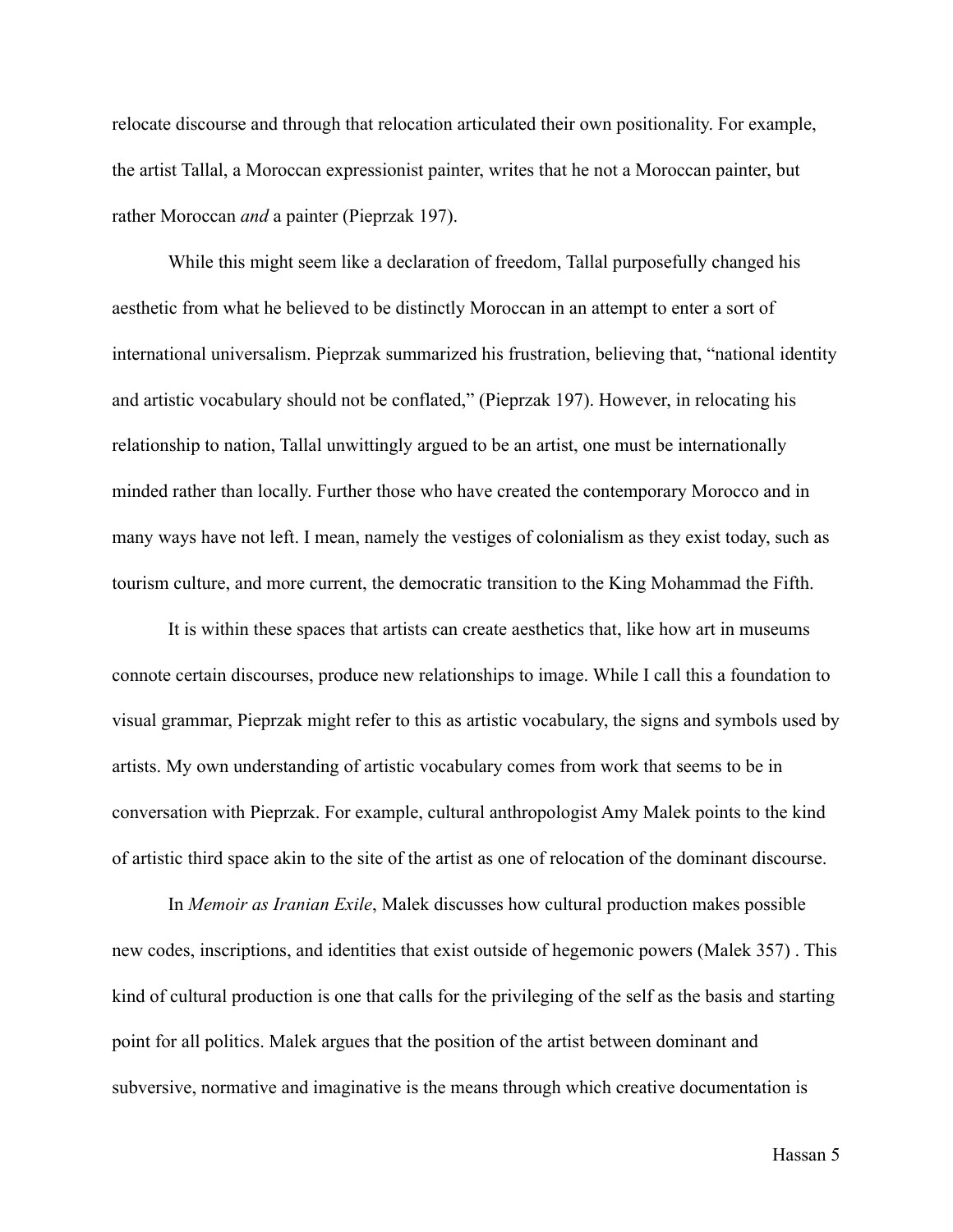possible. That to displace a narrative one must be displaced, exiled in some way, or in Malek's own word, be "deterritorialized," (355).

 The Trinidadian-Canadian poet Nourbese Philip continues the thought of creative documentation in her essay *Reckonings of Excavation.* She explores the predicament of postcolonial writers writing in colonial languages, in her case English and French, and examines how these writers make sense of their position. Nourbese argues that verbal and non-verbal techniques such as comparison, simile, metaphor, fable, and myth, are tools writers use to create and establish new relationships between image, what she refers to as the creative DNA, and word (Phillip 122). She observes:

"The power and threat of the artist, poet, and writer lies within this ability to create new images, images that speak to the essential being of the people among whom the artist creates. If allowed free expression, these images succeed in altering the way a society perceives itself and, eventually, its collective consciousness… the autonomous image maker serves the function of continually enriching the language by enlarging the store of images and in particular, metaphorical image. If we accept that living language continually encapsulates, reflects and refines the entire experiential life and worldview… of the society at large, and if we accept that this poet…and storyteller express this process in their work, then we must accept that this process becomes one way in which a society continually accepts, integrates, and transcends its experiences," (Phillip 44-45)

Nourbese certainly agrees with Malek's insistence on the artistic power of subversion and Pieprzak's idea of relocation. She also notably calls on the store of metaphoric image, another way of describing a visual and artistic repository, or vocabulary. The artist is both the image maker, but she is also made by image. This is to say that while the artist exists within such a transformative space, she is both a producer and product of the everyday.

 However, this is not say that all artists are on equal footing. Traditional forms of Moroccan art were often made inferior by male artists who believed this sort of rhetorical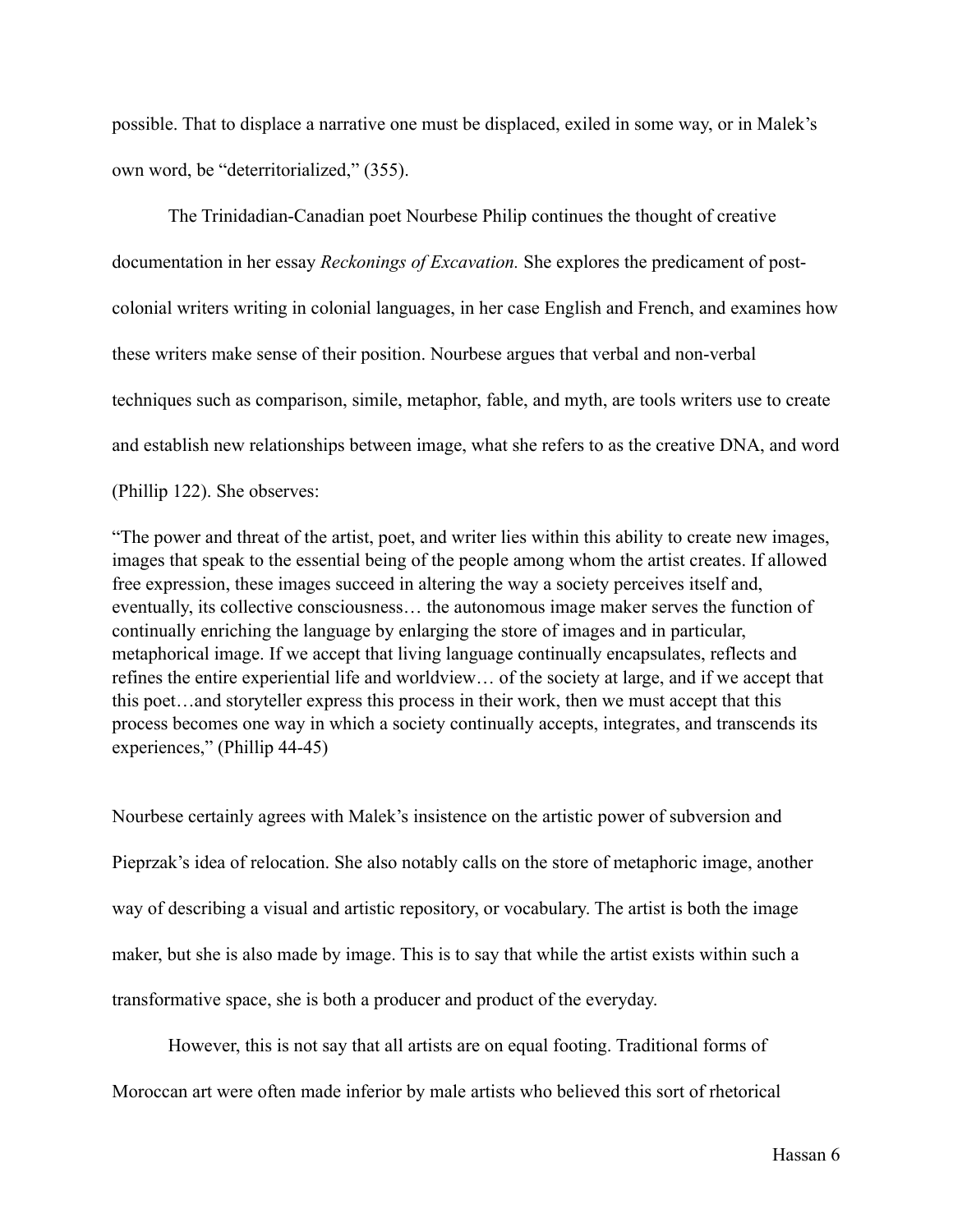distancing could be the entry point into Western recognition. While Pieprzak has certainly documented this, it is also an argument made in *Art, Self-Censorship, and Public Discourse: Contemporary Moroccan Artists at the Crossroads*. Cynthia Becker argues that while contemporary artists are newly able to be political, the restraint and censorship they face unwittingly allows their art to exist normatively in public discourse. While male artists attempted to reject European training, or to decolonize art, they made the art of women popular, such as ceramics and textiles, but not the women artists themselves. Becker asks: "What does it mean for a male artist to emphasize the female decorative form? Is this liberating for women or does it burden them as carriers of tradition?" (Becker 157).

 Moroccan women artists must face a particular predicament, a sort of double bind. In one corner, they face exclusion from international recognition due to their Moroccan-ness and also face appropriation from Moroccan male artists. With this dilemma in mind, I finally shifted into this new project after finishing Pieprzak's last chapter, in which she writes, "How are local memories erased or replaced by global images that do not correspond to a local reality? (Pieprzak 130).

 While my intention was to understand how the work of Moroccan women artists came to be, I did not want to erase certain memories and privilege my own global image of what I wanted their work to do. Which is to say, I did not want to supercharge art with my own limited understanding of Moroccan history and politics. That perhaps I was asking not necessarily too much of Moroccan women artists, but was asking for the wrong thing. Just as women carry the burden of culture and tradition, I did not want to further burden women artists with the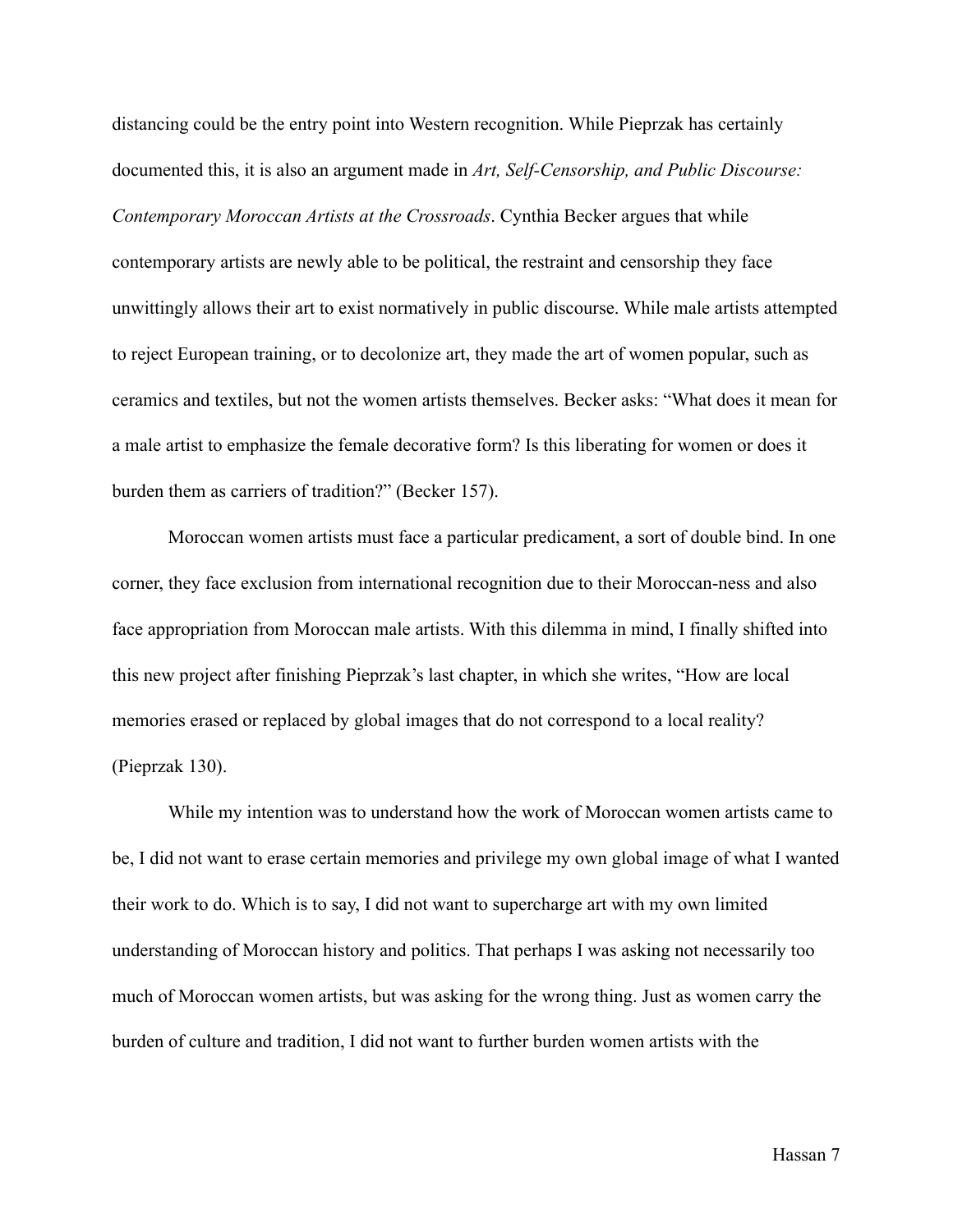untangling of their own marginalization. Instead I wanted this project to be one of finding rather than placing.

 Instead this is my project. Using the work of Moroccan poet Aicha Bassry, I created a form based on the erasure, in which I take Bassry's poems and erase certain words. I then took the work of Furugh Farrukhzad, a Persian feminist poet, and the work of Fatima Mernissi, a Moroccan sociologist and catalogued their vocabulary into a sort of word bank. From there, I wrote ten poems, five using Farrukhzad's vocabulary, and five using Mernissi's. For this project, I wanted to consider the artistic medium of the poem as a site for contestation, making its incorporation as a tool of methodology and analysis necessary. I think of the poem as a contact zone, a place to question authenticity and authority. Generally, as a sort of third space akin to Malek. To return the last quote by Pieprzak, if there was to be any kind of erasing or replacing, I wanted to be done with local and everyday voices.

 I was first unsure of what my data would look like in a creative piece, especially given my use of both a poet and a critical scholar. However, both writers had the same intention of making women central to voice and subject, despite having few moments of overlap among these three writers in language. While certainly within an essay both poet and scholar can exist, by reducing their work to words and considering those effects, I believe it is possible to raise both works to the same critical space, a kind of level playing field. Or more so, a sort of return, as both writers are inspired the very basis of lived experience

 I read *Beyond the Veil* by Fatima Mernissi. Mernissi has written a number of books, and given the time constraint, I could not read all. I say this since I did not get the chance to read more of her work, so that I could see the evolution and scope of her scholarship. This is

Hassan 8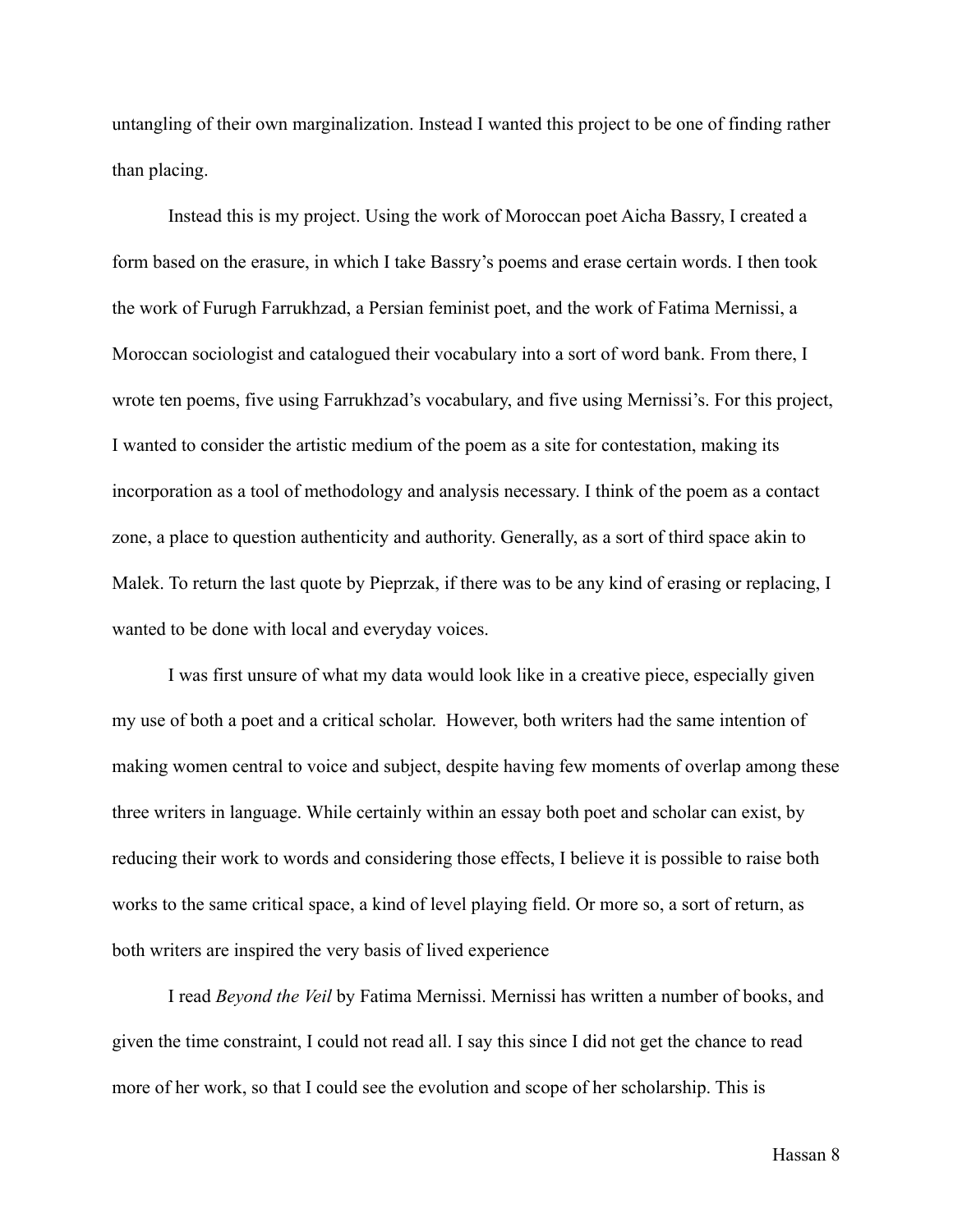especially important given that Mernissi has also written memoirs like *Scheherazade Goes West*  and *Dreams of Trespass*, which privilege the first person voice like Bassry and Farrukhzad.

 My method for extracting words for both writers was the same. I extracted words from three chapters in *Beyond the Veil: the Muslim Concept of Active Female Sexuality, Regulation of Female Sexuality in the Muslim Social Order,* and *the Meaning of Spatial Boundaries.* I extracted words from eight poems featured in a biographical sketch of Farrukhzad in the anthology *Middle Eastern Women Speak* edited by Elizabeth Warnock Fernea. I picked them because the author collected these poems across three collections of Farrukhzad, collections that represent major shifts in her style.

 Aisha Bassry was born in 1969 and throughout her life studied literature. She has written numerous collections of poetry, which have been translated into Turkish, Italian, and Spanish. Many of her poems use the imagery of nature, and question the ways of the body. All her poems, even if there are physical landmarks point to a sort of dreamscape. Many of her poems are written without excess, with short lines and minimal punctuation, as if to capture a single image. Her poems also contain short epigraphs as a way of basing or offering a foundation to a poem. Poets like Finish poet Edith Södergran and Japanese poet Inoue. Most notably to me, she refers to the Persian poet Furugh Farrukhzad.

 While Furugh Farrukhzad is not Moroccan, she is referenced in the epigraph of one of Bassry's poems. Farrukhzad was born in [brief history]. Her poetry exists within a literary tradition that shares important qualities with the work of Moroccan women poets. There is the prioritization of self. The building of metaphor through imagery of nature, though this imagery is utilized in different ways. The referencing of God, heaven, and love to signify desire.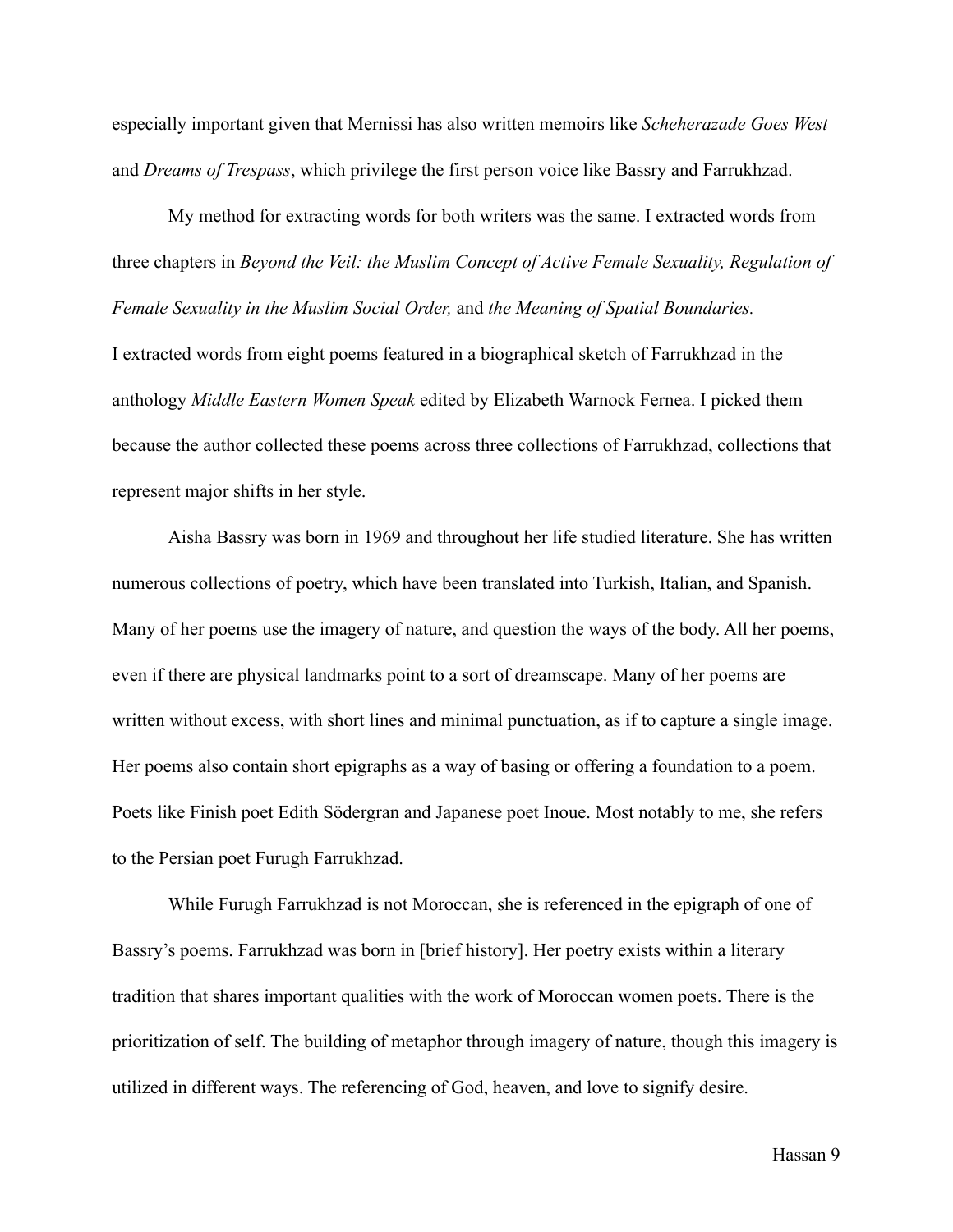Farrukhzad's poetry is generally longer than Bassry's but still prioritizes focus and precision in its simplicity and lack of excess. Both works are especially concerned, or rather, are inspired by interiority, the base root desire of the speaker. Often this expresses itself as confession and command, addressed one might think to either God or a lover, but most certainly someone beloved and elevated in the eye of the spare above all else.

 For example, in the Bassry's poem *On the Edge of Autumn* the speaker asks the Beloved to gather her up, in the hope their dreams might be united. In *With the Scent of the Rain*, she offers herself again and again with unflinching purpose (I give you my heart/I give you my eyes/ I give you my womb). In the poem *Sin*, Farrukhzad writes, "I whispered in his ear the tale of love/I want you, O life of mine/I you, O love giving embrace/"— for both speakers, to give is to want.

 Both also share a frustration at the limitations of the physical body. Bassry writes in *The Beach Departs*, "And I, alone/secretly elude death/but not the body/" and Farrukhzad calls in *My Heart is Heavy* the sky a skin to signify a larger barrier the speaker is attempting to break free of, cementing this idea with the line "no… will escort me to the celebration of sparrows," In the poem *World of Shadows* she asks directly, "Is a body a prison or a field of freedom?"

 Farrukhzad's vocabulary is one I only encounter through translation. Many of her words are one or two syllables long, and gravitate towards more general and unspecific objects and ideas (she uses more abstract nouns) However, she uses poetic devices to elevate these everyday objects into image, specifically through the interaction of the senses.

 In the poem *Sin*, the speaker is both admitting and memorializing a moment with her Beloved, and in the first stanza, using words like warm, fiery, hot, and avenging, to build her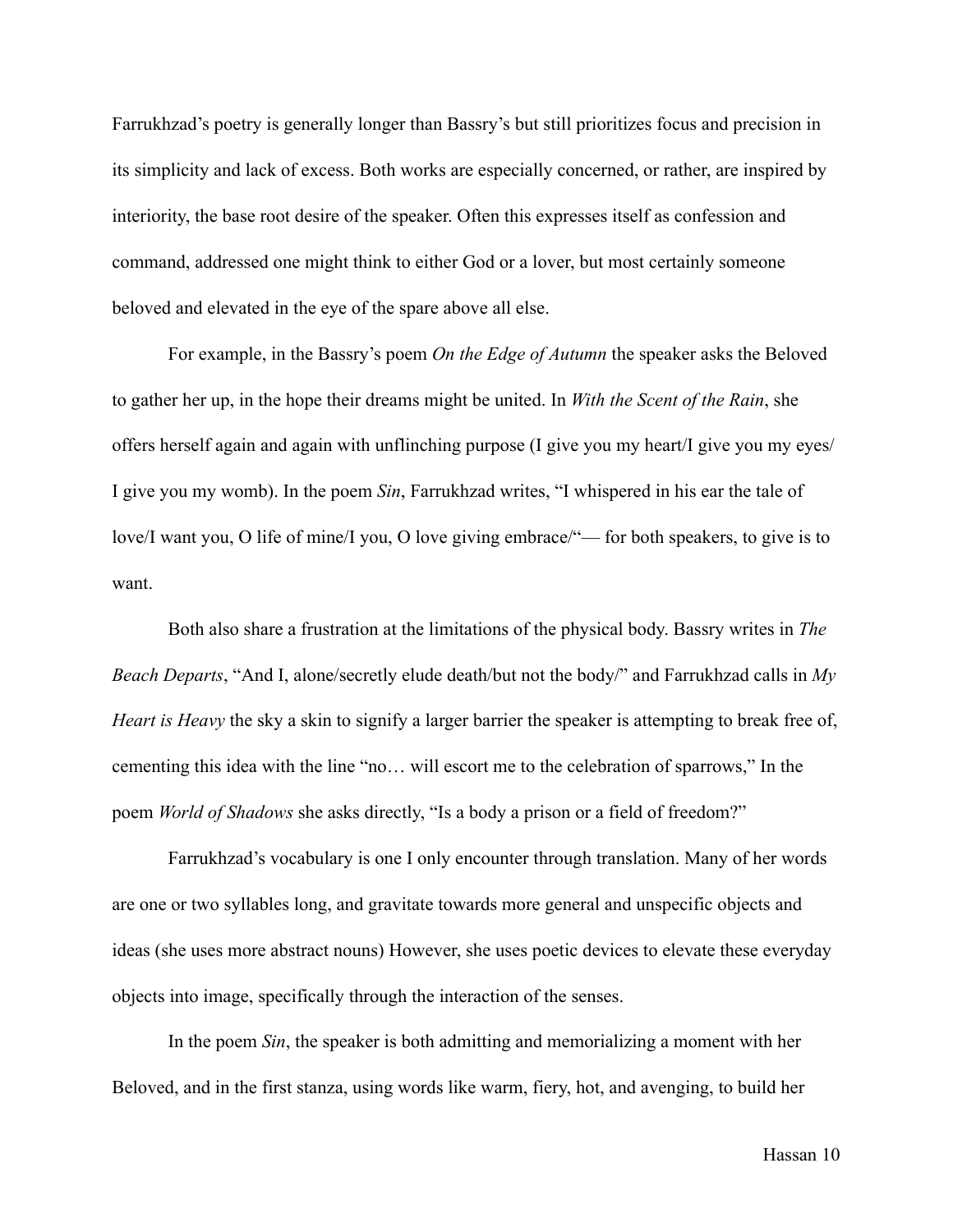Beloved into an image of desire just as urgent as the union itself. Farrukhzad's poetic vocabulary also contains place markers despite being unspecific of place. For example, words like seclusion, solitude, darkness and more concrete, road, path, prison, field, and bed are frequent in her poems. All connote a place but the reader is not given more details as to what kind or where. Bassry's work is the same in this regard.

 Lastly, Farrukhzad's vocabulary is religious, which is best illustrated in poems such as Divine Rebellion, in which she begins each stanza with , "If I were God/—" She uses words such as sin, God, furnace (to call on hell), angel, heaven, divinity, summoning, and more. Like Farrukhzad, Mernissi's vocabulary is noun heavy. Many of her words are three or four syllabled, scientific and precise. For example, she uses anomaly, theoretical, configuration, instrument, receptacle, apparatus, instinct, flesh, transgression, and more. While Farrukhzad's love vocabulary is one that is physical and inspired by passion, Mernissi is more concerned with sex as a question of gender boundaries and duties. She uses words like progeny, procreation, copulation, and surprisingly pleasure as well. Her vocabulary is especially more complex and lacks the kind of dream world Farrukhzad and Bassry use.

 This kind of scholarly orientation to work simply comes from Mernissi's focus on Islamic feminism and gender discourse. In *Beyond the Veil* she explores Christian and Muslim traditions of feminine sexuality, even using psychoanalysis from Freud. She investigates how male-female dynamics are changing in major debates of tradition and modernity in Morocco and the Muslim world at large. She is most interested in seeing contradictions and developments in these dynamics.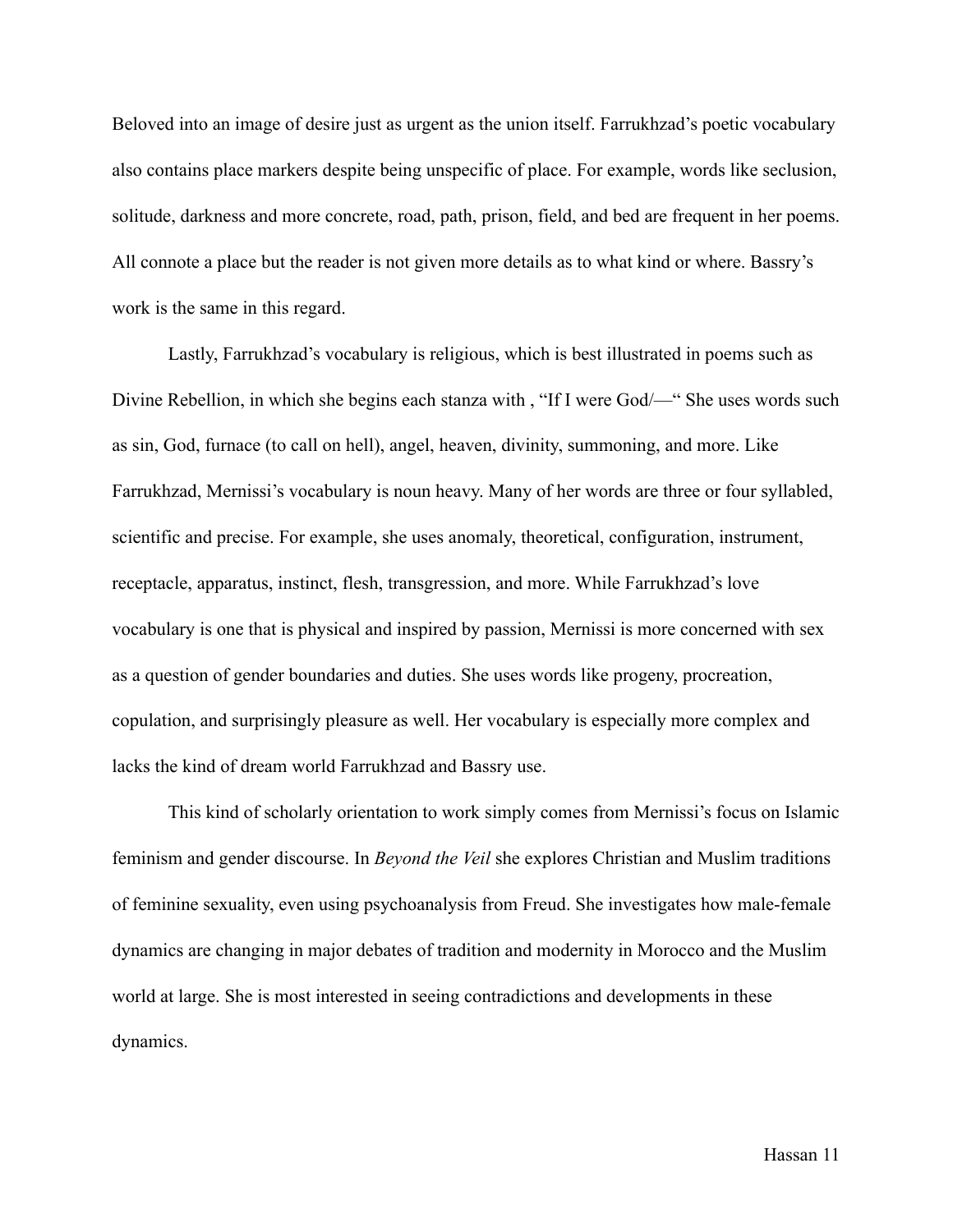Writing these poems was certainly difficult. There is an instinctive need to make a narrative, piece together a story and configure what the speaker is desiring, and thereby what desire in its whole is. Many times after writing out a line or considering the placement of a word, I wondered what the whole of the poem was gesturing towards. I wondered, who is this speaker? There is the voice of Farrukhzad, of Bassry, of Mernissi, and me as well, all emoting together. When time, place, and language all become a sieve through which the speaker is made and identified.

 I am thinking again about the lack of geographic markers in the work of Bassry and Farrukhzad, especially in comparison to the scientific Mernissi, who has whole chapters dedicated to letters and data she collected in a summer in the 1970s. The speakers in both poems are without territory or specific land markers. This is even noted in a biographical sketch on Farrukhzad. Michael Hillmann points to this as well, writing, "… it is interesting that the poems as a whole lack a specifically represented Islamic environment or palpably Iranian settings…" (Middle Eastern Women Speak Anthology, page 297).

 I believe that the speaker's desire is one that makes her an exile, of place and time. To return to Malek's term, this desire deterritorializes the speaker, making their experience one that could occur anywhere at anytime. Which is to say, that speaker and her Beloved occupy a world created by the speaker's desire, and each time and every time the speaker desires, the world is created anew. Certainly this must mean that all three women's work can exist simultaneously. This is to say that Bassry's desire occurs at the same time as Farrukhzad's desire at the same time as Mernissi's gender discourse.

I am especially thinking here about the issue of encountering this work in translation.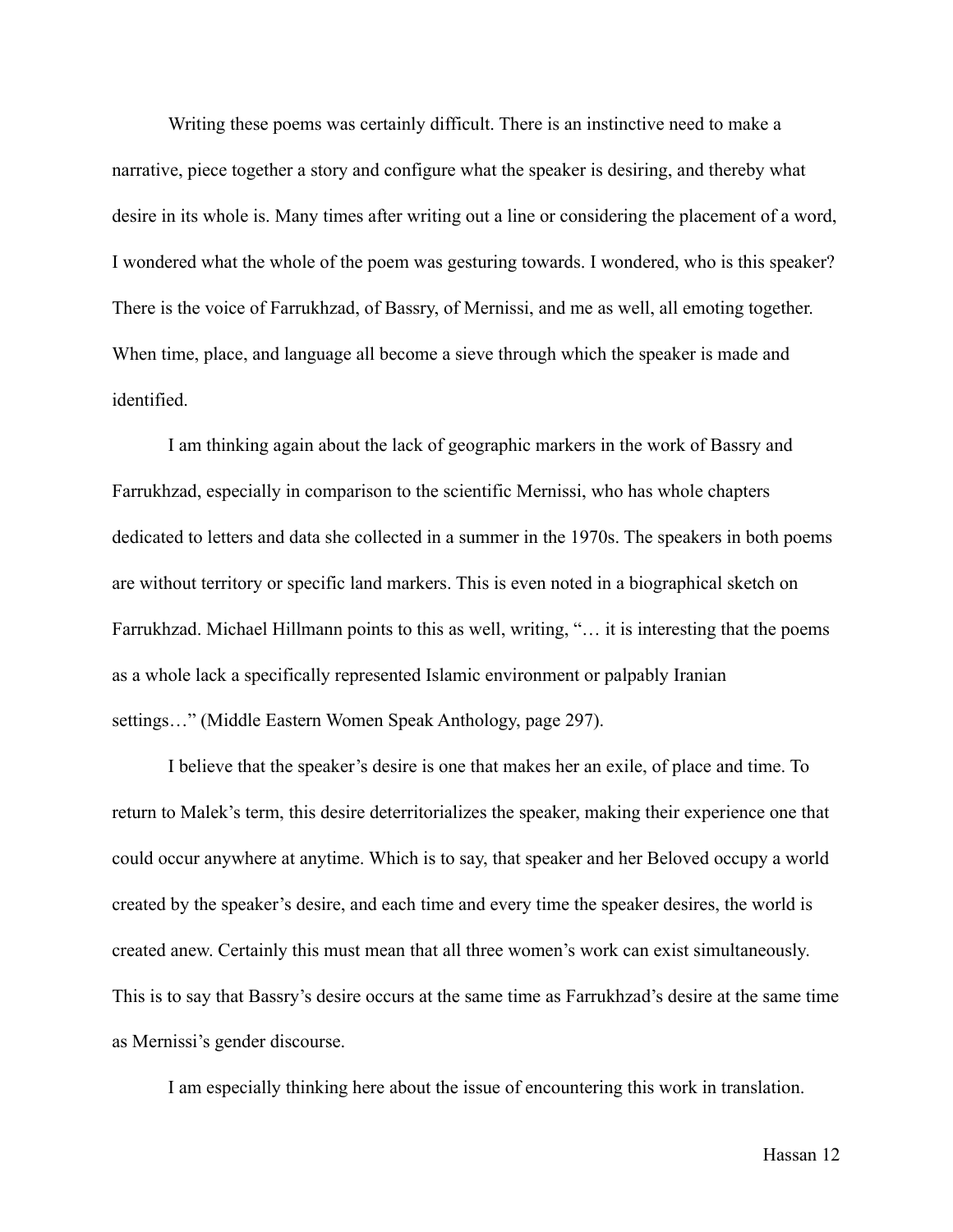Bassry writes in classical Arabic and French. Mernissi wrote in French. Farrukhzad wrote in Persian and later in her life attempted writing in other languages such as English and Italian. I wondered what shadowed and double meanings could exist, perhaps, if these poems were translated back to their original languages. For me, this work became more complex to me because of voice, since there were voices, plural instead. This kind of poly-vocular work might offer a new way of working through the politics of artists who struggle to define themselves singularly. I come to this conclusion especially after not wanting to come to singular conclusions about the politics of Moroccan women artists.

 As far as politics go, I'd like to lean on Mernissi's own idea of politics from the chapter *Modern Situation: Moroccan Data*. She writes, "By political, I do not mean democratic infrastructure… I have in mind rather the relations we establish with the people closest to us, with whom we share the greatest interests and weave the most intense and most intimate human relation possible… (Mernissi 96)" I believe all voices are possible to exist in the same transformative space that Pieprzak, Malek, and Phillip call on. Having a genealogy of women wanting makes the speaker stronger. Which means that women speaking and dreaming and desiring with one another is an intimate act, and therefore political.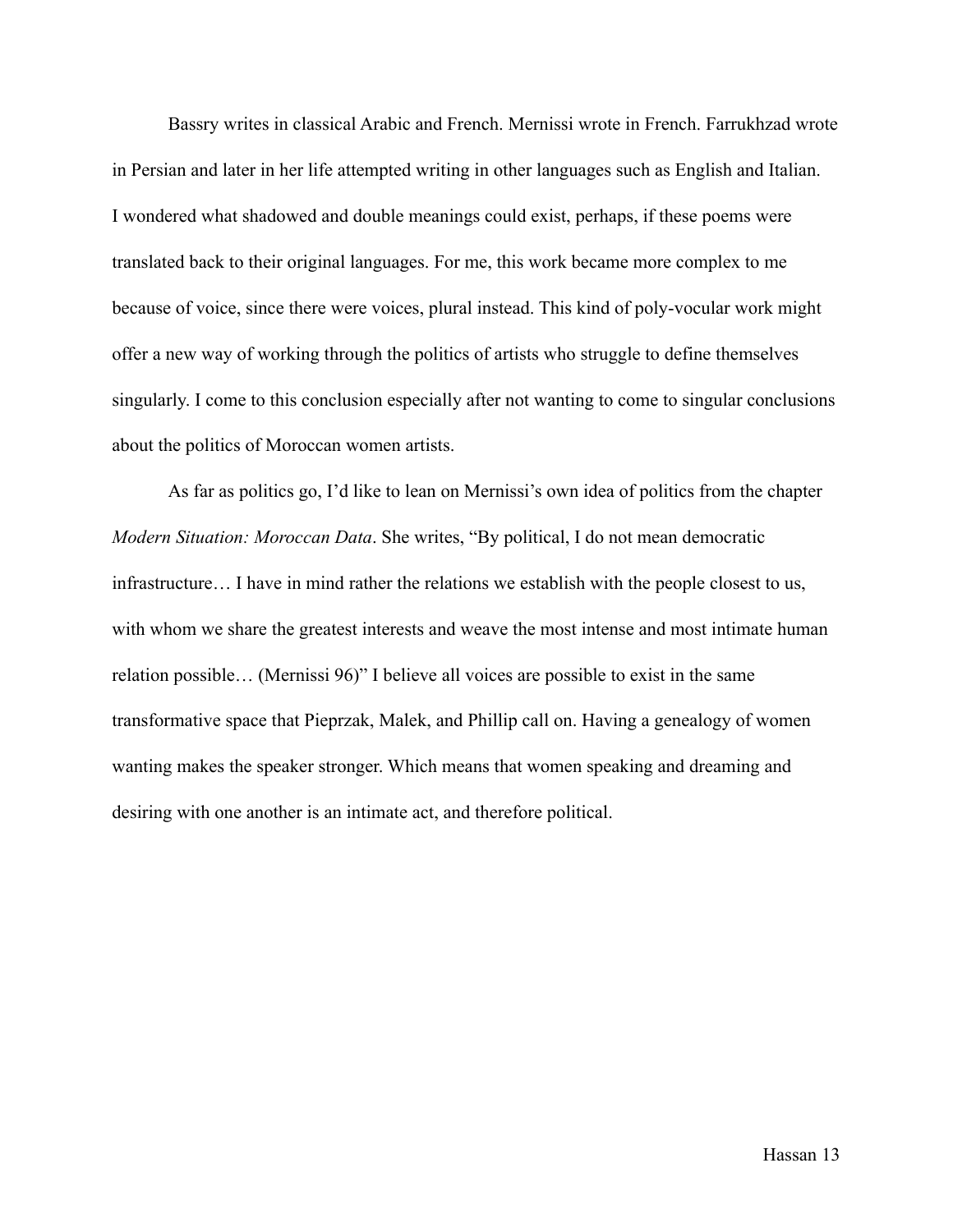Bassry and [Farrukhzad] featuring the following poems:

The Winter Wasn't Late With the Scent of the Rain On the Edges of Autumn With Urgency Let's Believe in the Beginning of Autumn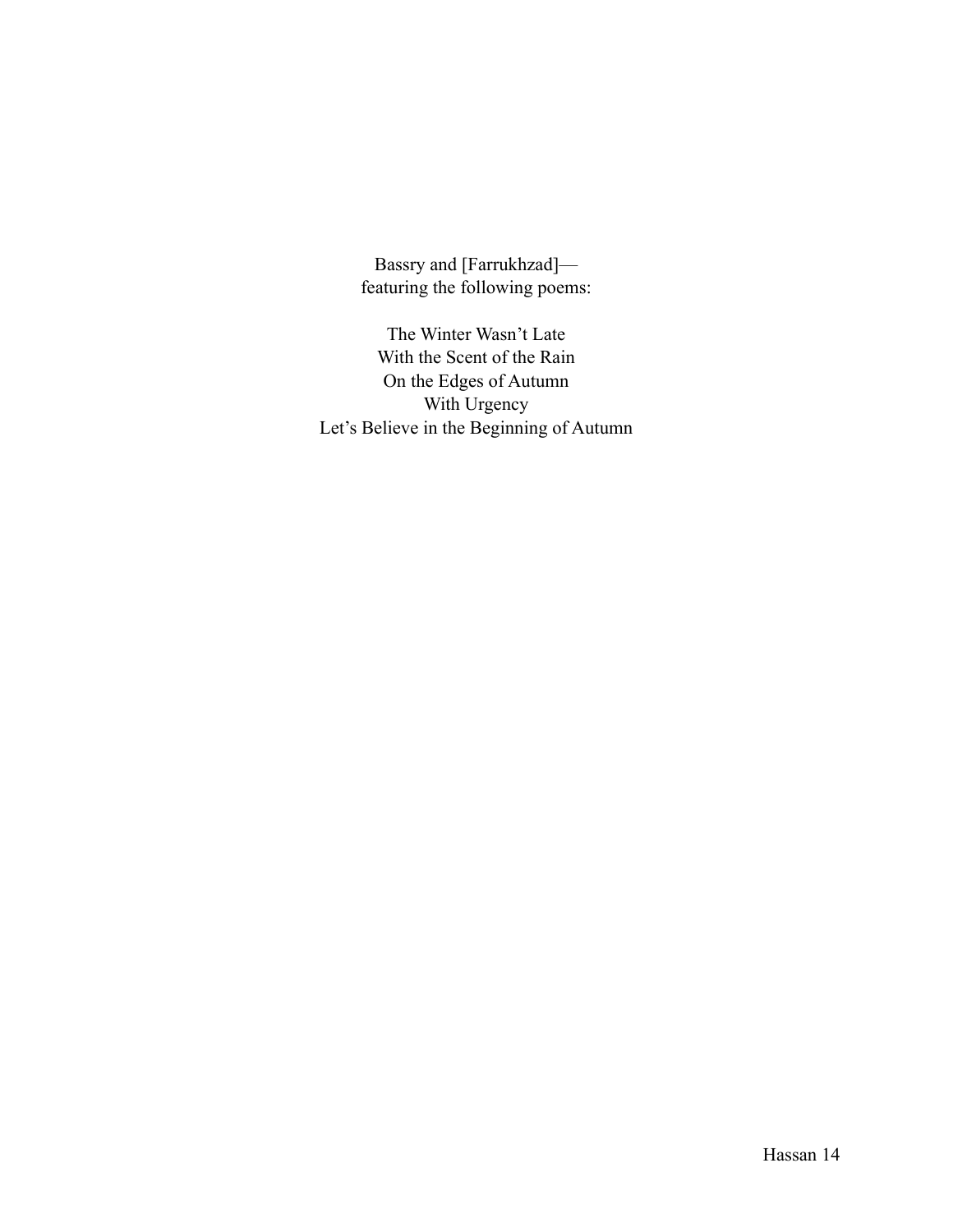The Winter Wasn't Late

Nature has taken its toll on my body Relentlessly, dauntlessly, It is I who slipped away from my autumn And slept on green grass. For one passionate moment I believed that winter was late in coming.

The [ ] Wasn't Late

[ ] has taken its toll on my body Relentlessly, [ ] It is I who slipped away from [ And slept on [ For one [ ] I believed that  $\begin{bmatrix} \cdot & \cdot & \cdot \\ \cdot & \cdot & \cdot \\ \cdot & \cdot & \cdot \end{bmatrix}$ 

The Border Wasn't Late

The imaginary line between silent and needful has taken its toll on my body Relentlessly, birthed and daughtered by it, It is I who slipped away from its vine and dark clinging And slept on— dreamt and craved the sun until my being yellowed in every light. For one bewildering moment I believed that border was late in its claiming.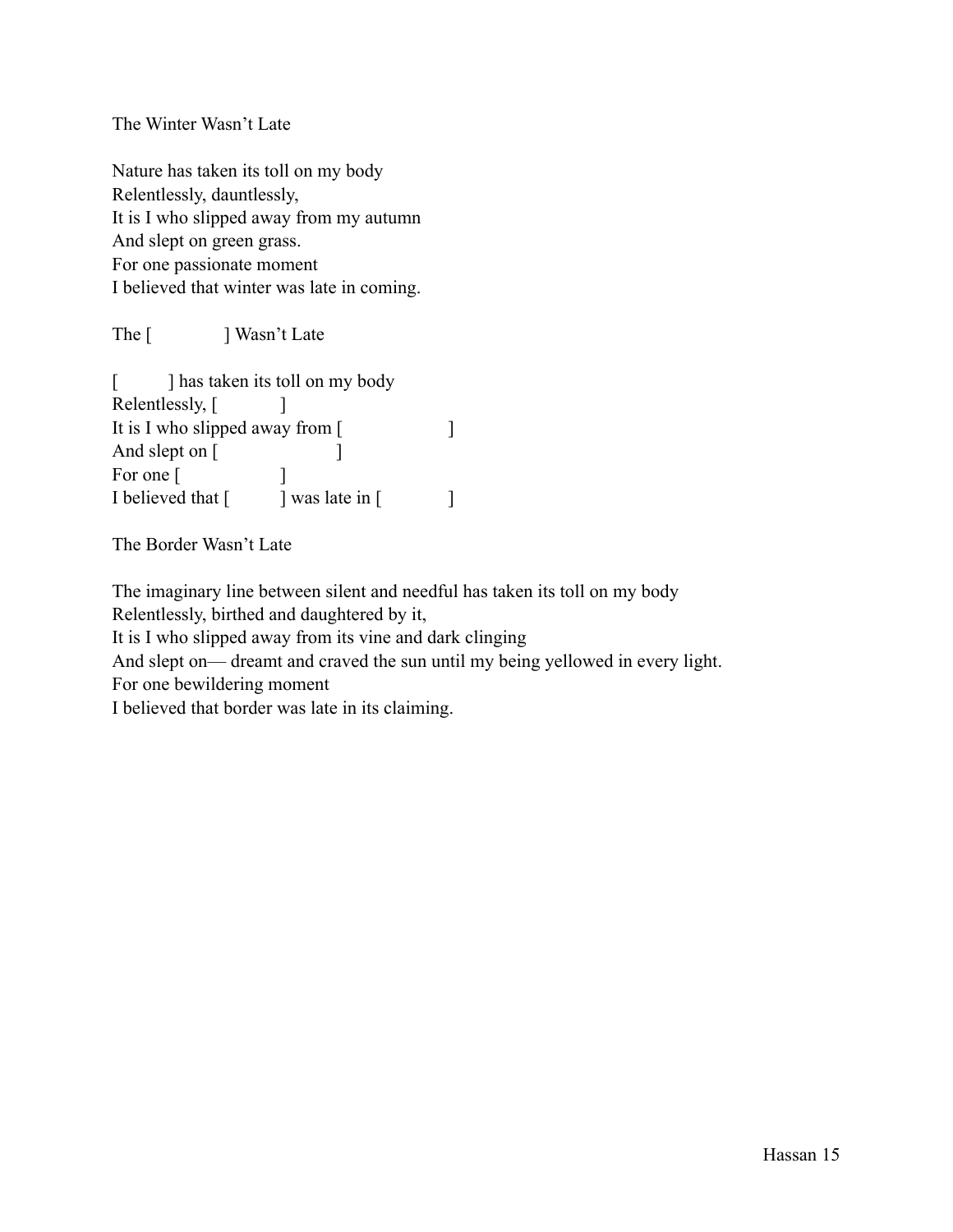With the Scent of the Rain

Were I to leave this body Just remove it… Decomposing matter does not concern me. I give you my heart; The dead do not love. I give you my eyes; The dead do not cry. I give you my womb; The dead do not procreate… Just leave my lungs: For I love the scent of the earth When the first showers arrive.

With the Scent of the [ ] Were I to leave this  $\begin{bmatrix} \end{bmatrix}$ Just remove [  $\qquad$  ]...  $\begin{bmatrix} \quad & \quad \end{bmatrix}$   $\begin{bmatrix} \quad & \quad \end{bmatrix}$  does not  $\begin{bmatrix} \quad & \quad \end{bmatrix}$  me I give you my  $\lceil$   $\qquad$   $\rceil$ ; The dead do not [ ]. I give you my  $\lceil$   $\qquad$  ]; The dead do not  $\lceil \cdot \cdot \rceil$ . I give you my [ ]' The dead do not  $\begin{bmatrix} 1 & \cdots & \cdots & 1 \end{bmatrix}$ Just leave my [ ]. For I love the scent of the  $\lceil \quad \rceil$ When the first showers [ ].

With the Scent of the Field

Were to leave this field

Just remove whatever makes the shape of doubt,

Whatever makes an enclosure of love, O love, giving does not fade me

I give you my wandering;

The dead do not repute how soil is a threshold for the soul;

I give you my refuge;

The dead do not gleam crystal, but still cling dew and silent in the dark earth.

I give you my eyes…

Just leave my breathing, memory of sparrow, bearing yellow in flight.

For I love the scent of an endless garden

When the first showers flower red and murmur, like me.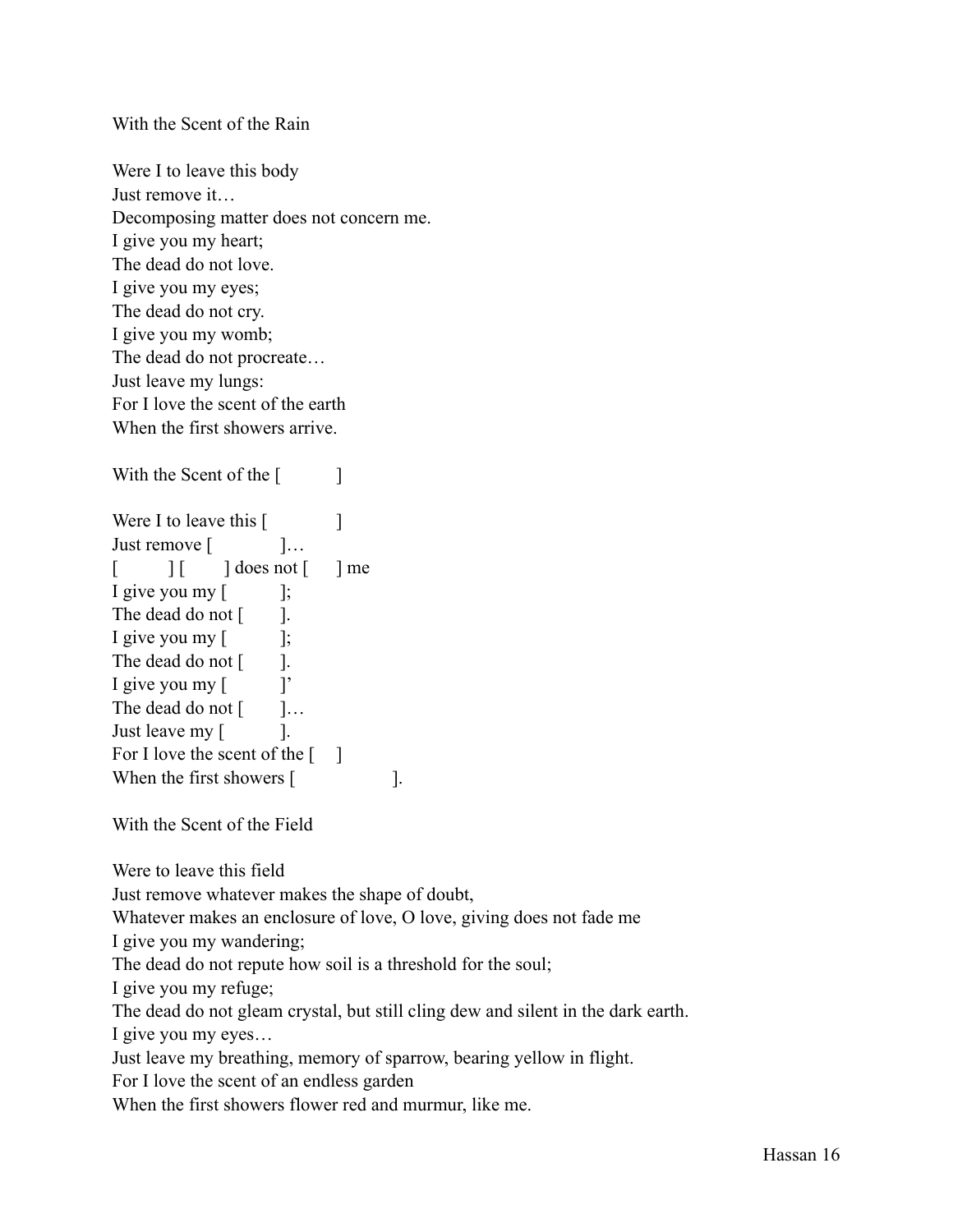On the Edges of Autumn

My body is like algae Exhausted by the night's diving. Gather me up in your blueness That I might float on the surface of your sleep – A purple dream. Perhaps, Perhaps a plant shall bloom On the edges of autumn.

On the Edges of  $\lceil \cdot \cdot \rceil$ My body is like  $[$   $]$ Exhausted by the  $\begin{bmatrix} 1 & 1 \end{bmatrix}$ .  $\lceil$  ] me up in your  $\lceil$  ] That I might  $\lceil \cdot \cdot \cdot \rceil$  on the surface of your  $\lceil \cdot \cdot \rceil$  $A$   $\begin{bmatrix} \quad & \quad \end{bmatrix}$   $\begin{bmatrix} \quad & \quad \quad \end{bmatrix}$ . Perhaps, Perhaps a [ ] shall [ ] On the edges of  $\lceil \cdot \cdot \rceil$ .

On the Edges of Night

My body is like color clinging to night's refuge

Exhausted by the fading, how the dark softens the summoning of heaven's light. Imagine me up in your idea of God, or at least the place you feel open as the sea. That I might complete myself, make myself whole on the surface of your shelter— A mirage, full of singing.

Perhaps,

Perhaps a sound of yellow and green, near divine, shall remain On the edges of night.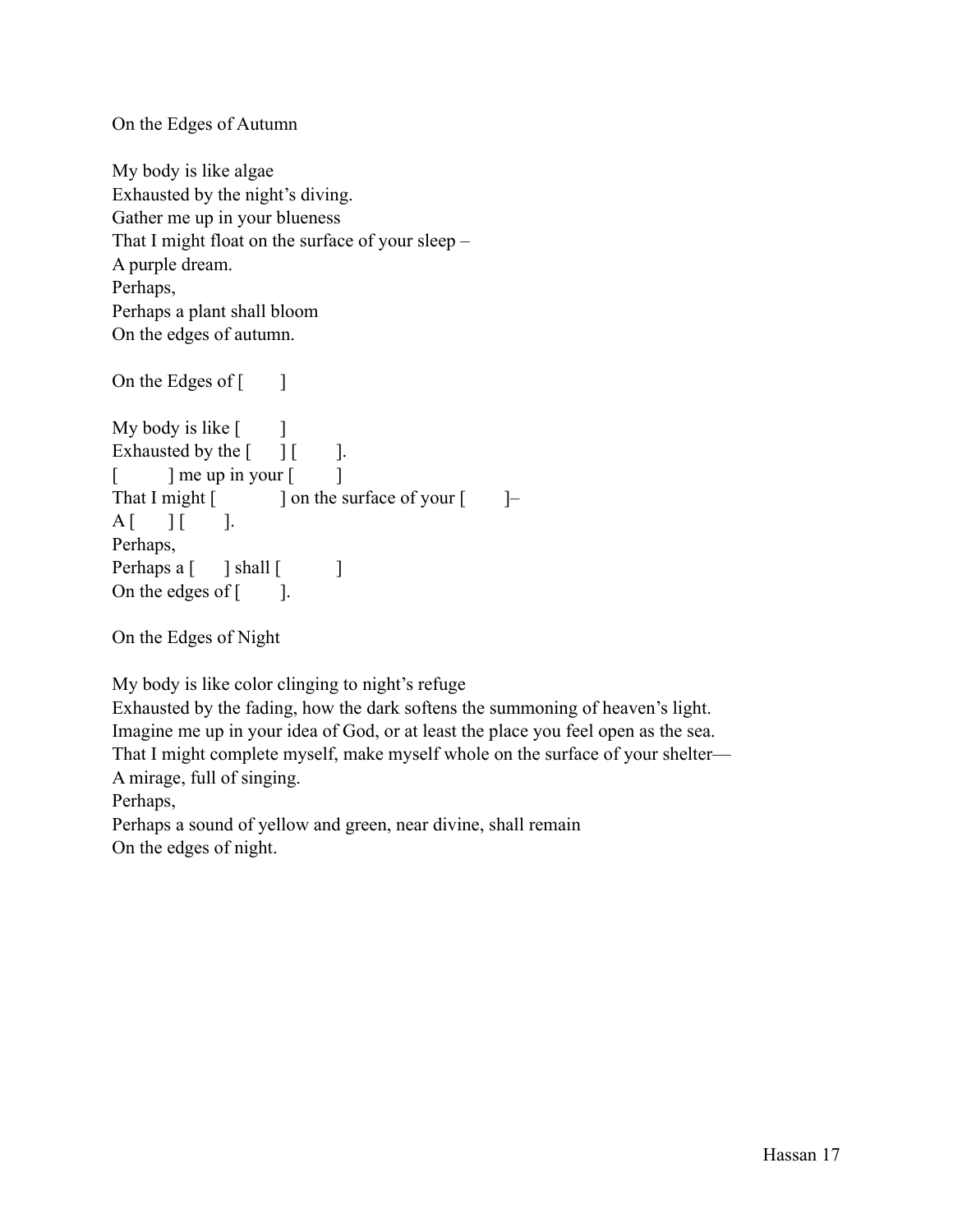With Urgency

No one has desired me — with urgency— as death has I have lived many lives in my metaphors. That is how I extended life And forged a small eternity for myself

With Urgency

No one has  $[\ ]$  me —with urgency— as [ ] has I have [ ] many in my [ ] That is how  $\begin{bmatrix} \begin{bmatrix} 1 & 1 \end{bmatrix} \end{bmatrix}$ And [ ] a [ ] eternity for myself

With Urgency

No one has divined me —with urgency— as a soul has I have sought many, some soiled and aromatic, some being and body and shape of dream in my blood That is how I stretch open, how I color beating star And pour eager a heaven's worth of eternity for myself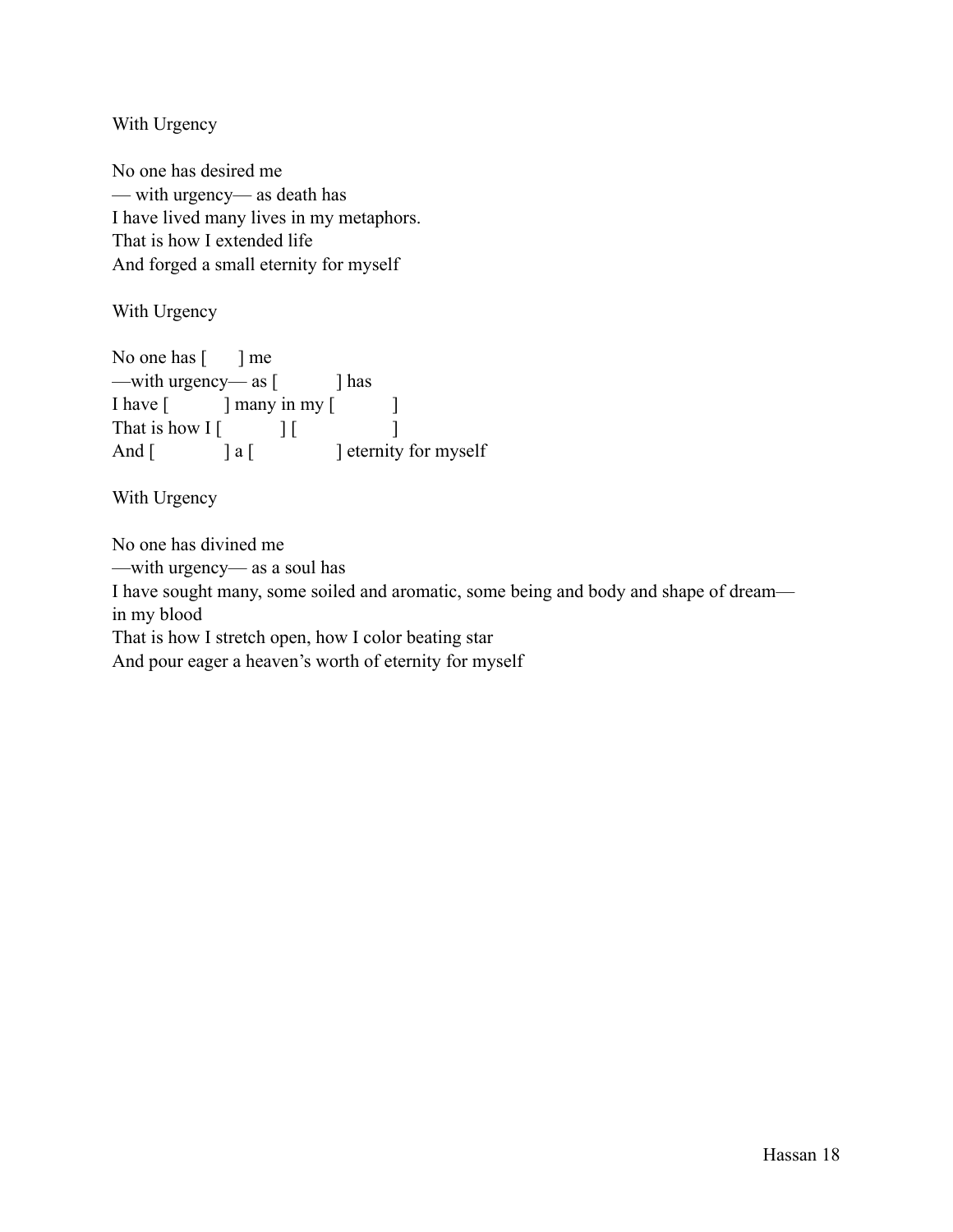Let's Believe in the Beginning of Autumn

In the forties, That is, in middle age, No roses in the garden charm us. In the forties, Birds abandon their nests, And the numbers grow rusty in our memory. In the forties, The moon shifts its shadow's gaze away from the window, So that your dying flame is not reflected in its eyes. Even the sun Has not read your horoscope as it used to every morning – The sun does not have the mirror's courage To reveal to you the beginning of autumn.

Let's Believe in the Beginning of [

In the  $\lceil \cdot \cdot \cdot \rceil$ , That is,  $\begin{bmatrix} \cdot & \cdot & \cdot \\ \cdot & \cdot & \cdot \\ \cdot & \cdot & \cdot \end{bmatrix}$  $\text{No} \begin{bmatrix} \quad \\ \quad \end{bmatrix}$  in the  $\begin{bmatrix} \quad \\ \quad \end{bmatrix}$   $\begin{bmatrix} \quad \\ \quad \end{bmatrix}$  us. In the  $\begin{bmatrix} 1 & 1 \\ 1 & 1 \end{bmatrix}$ [ ] abandon their [ ] And the  $\lceil \cdot \cdot \rceil$  grow  $\lceil \cdot \cdot \rceil$  in our memory. In the  $\begin{bmatrix} 1 & 1 \\ 1 & 1 \end{bmatrix}$ The  $\lceil \cdot \cdot \rceil$  shifts its shadow's  $\lceil \cdot \cdot \rceil$  away from the  $\lceil \cdot \cdot \rceil$ , So that your dying  $\lceil \cdot \cdot \rceil$  is not  $\lceil \cdot \cdot \rceil$  in its eyes. Even the  $\lceil \cdot \cdot \rceil$ Has not read your  $\lceil \cdot \cdot \rceil$  as it used to every morning – The sun does not have the [ ]'s courage To reveal to you the beginning of [

Let's Believe in the Beginning of Pleasure

In the pleasure, That is, in solitude, No sin in the beating blood embraces us. In the pleasure, Smoke abandons its cold and heavy, and O life, mine grows needful and wanting in our memory. In the pleasure, The heart shifts its shadow's origin say from the golden So that your dying color os not fevered in any eye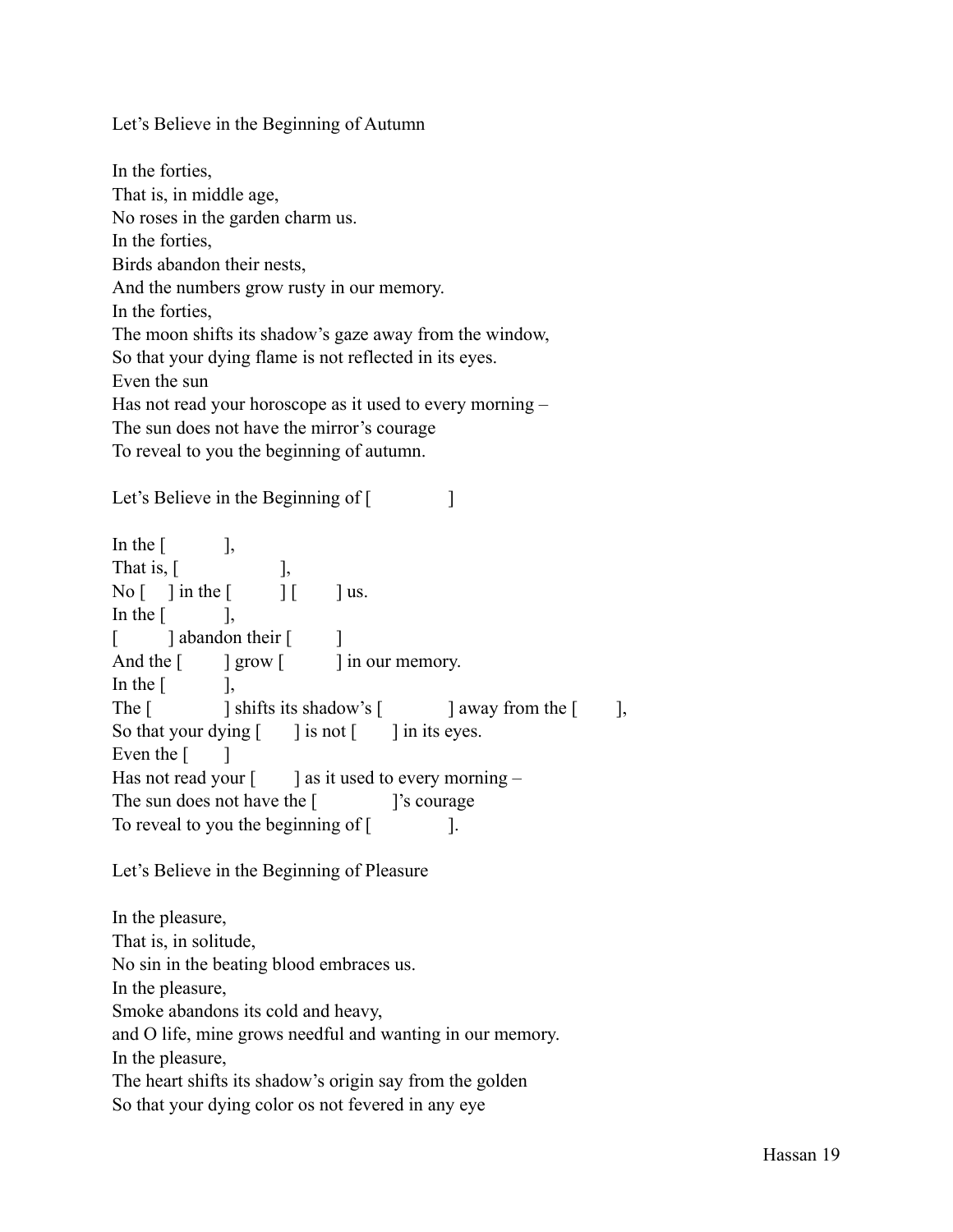Even the grave Has not read your craving as it is dreamt every morning The sun does not have the dark's courage to reveal to you the beginning of pleasure.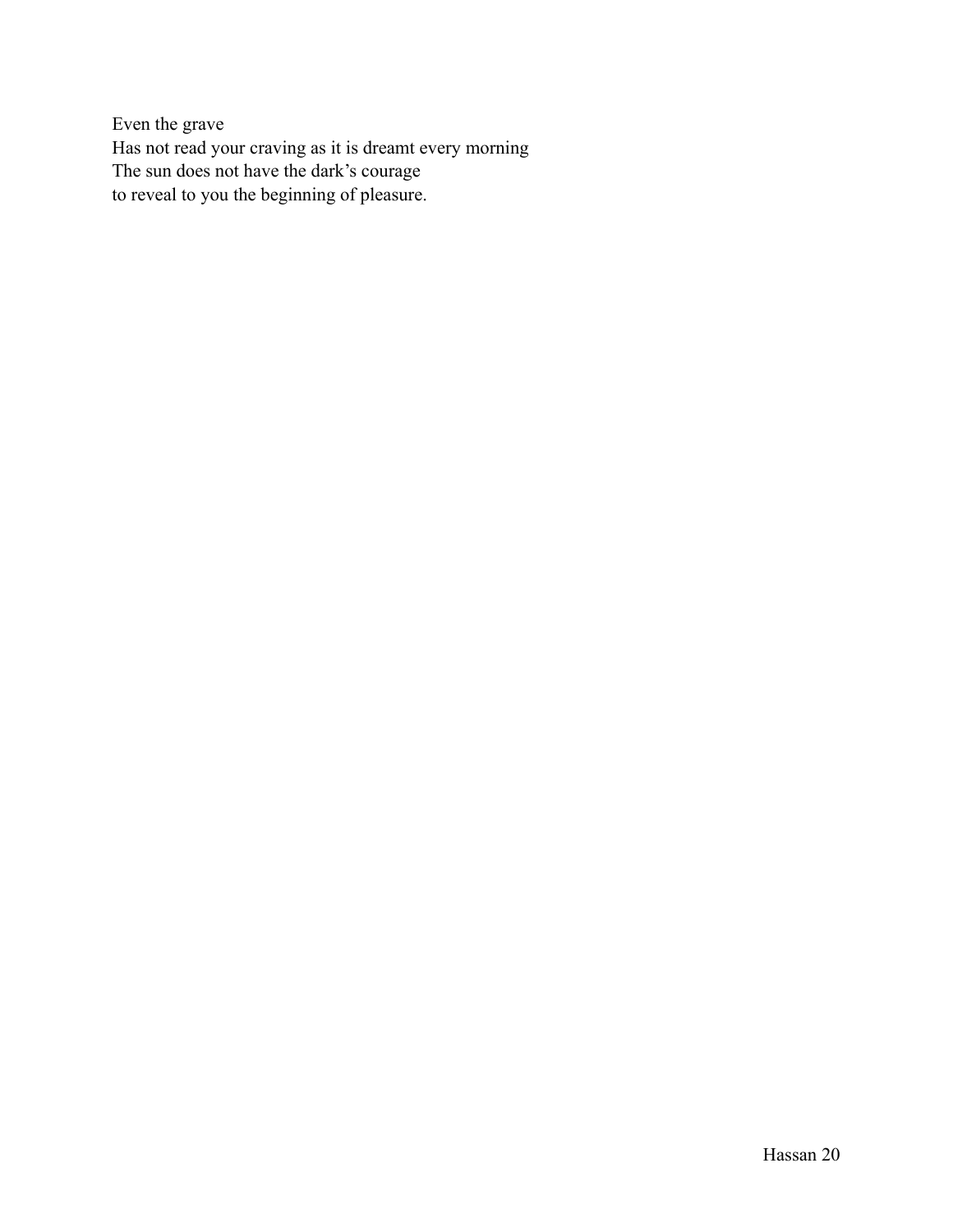Bassry and [Mernissi] featuring the following poems:

The Winter Wasn't Late With the Scent of the Rain On the Edges of Autumn With Urgency Let's Believe in the Beginning of Autumn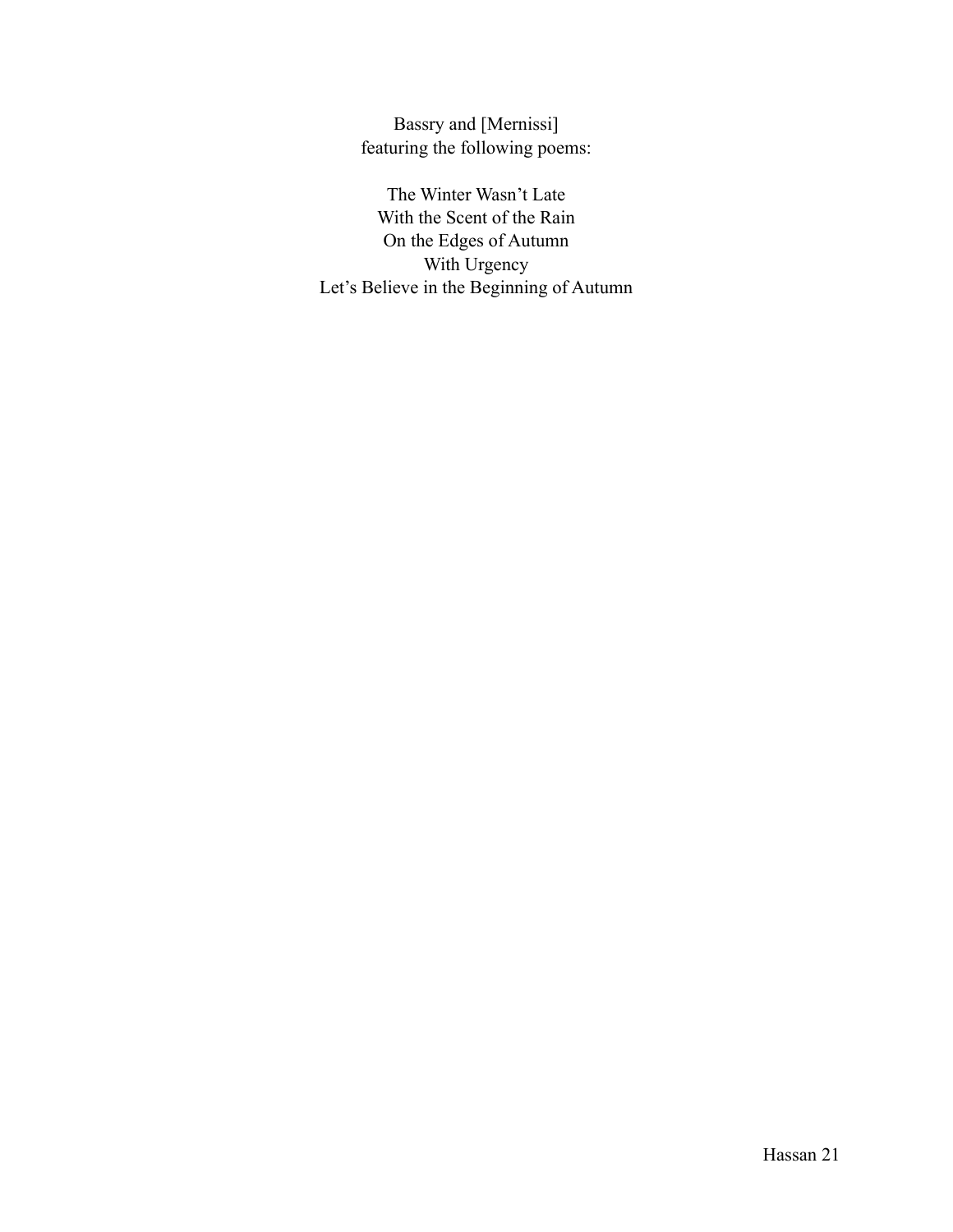The Winter Wasn't Late

Nature has taken its toll on my body Relentlessly, dauntlessly, It is I who slipped away from my autumn And slept on green grass. For one passionate moment I believed that winter was late in coming.

The [ ] Wasn't Late

[ ] has taken its toll on my body Relentlessly, [ ] It is I who slipped away from [ And slept on [ For one [ ] I believed that  $\begin{bmatrix} \cdot & \cdot & \cdot \\ \cdot & \cdot & \cdot \\ \cdot & \cdot & \cdot \end{bmatrix}$ 

The Reasoning Wasn't Late

Ritual has taken its toll on my body.

Relentlessly made ornamental by what first made me.

It is I who, bejeweled in all my desiring, moved away from praise and pure

as the only instrument to incite the good of the world

And slept, as if this all had the taste of instinct.

For one fleeting moment,

I believed that duty was late in its reasoning.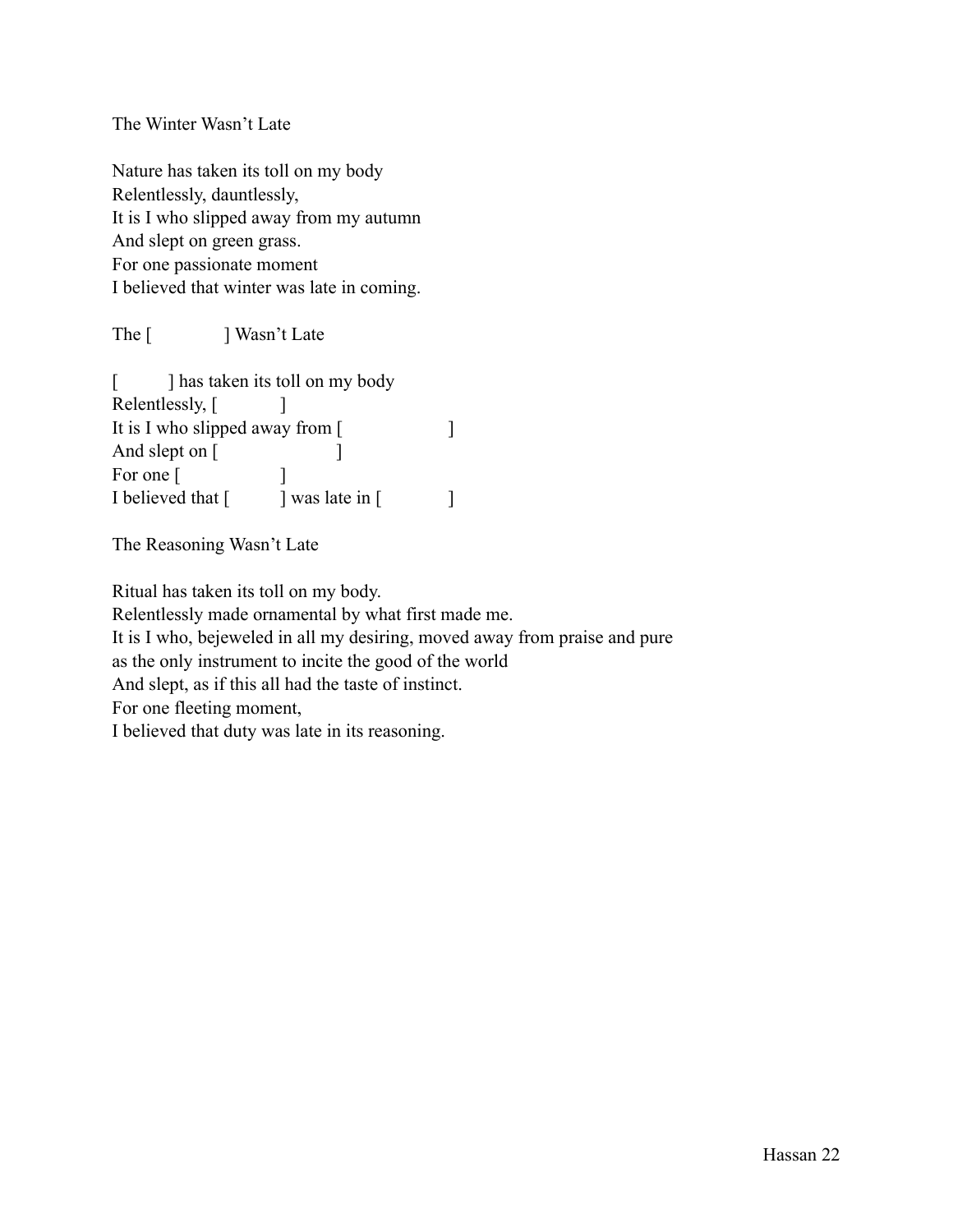With the Scent of the Rain

Were I to leave this body Just remove it… Decomposing matter does not concern me. I give you my heart; The dead do not love. I give you my eyes; The dead do not cry. I give you my womb; The dead do not procreate… Just leave my lungs: For I love the scent of the earth When the first showers arrive.

Were I to leave this [ Just remove [  $\qquad$  ]...  $\begin{bmatrix} \quad & \quad \end{bmatrix}$   $\begin{bmatrix} \quad & \quad \end{bmatrix}$  does not  $\begin{bmatrix} \quad & \quad \end{bmatrix}$  me I give you my  $\lceil$   $\qquad$   $\rceil$ ; The dead do not [ ]. I give you my [ ]; The dead do not [ ]. I give you my [ ]' The dead do not  $\begin{bmatrix} 1 & \cdots & \cdots & 1 \end{bmatrix}$ Just leave my [ ]. For I love the scent of the  $\lceil \quad \rceil$ When the first showers [ ].

With the Scent of the [ ]

With the Scent of the

Were I to leave this reality

Just remove the question,

Whatever is the difference between intimate and imitation, it does not fulfill me.

I give you my nature;

The dead do not care for that which is adorned with love.

I give you my reversal;

The dead do not care for that which is inalienable.

I give you my presence.

The dead do not pardon and yield.

Just leave my conflict.

For I love the scent of a trespass territory,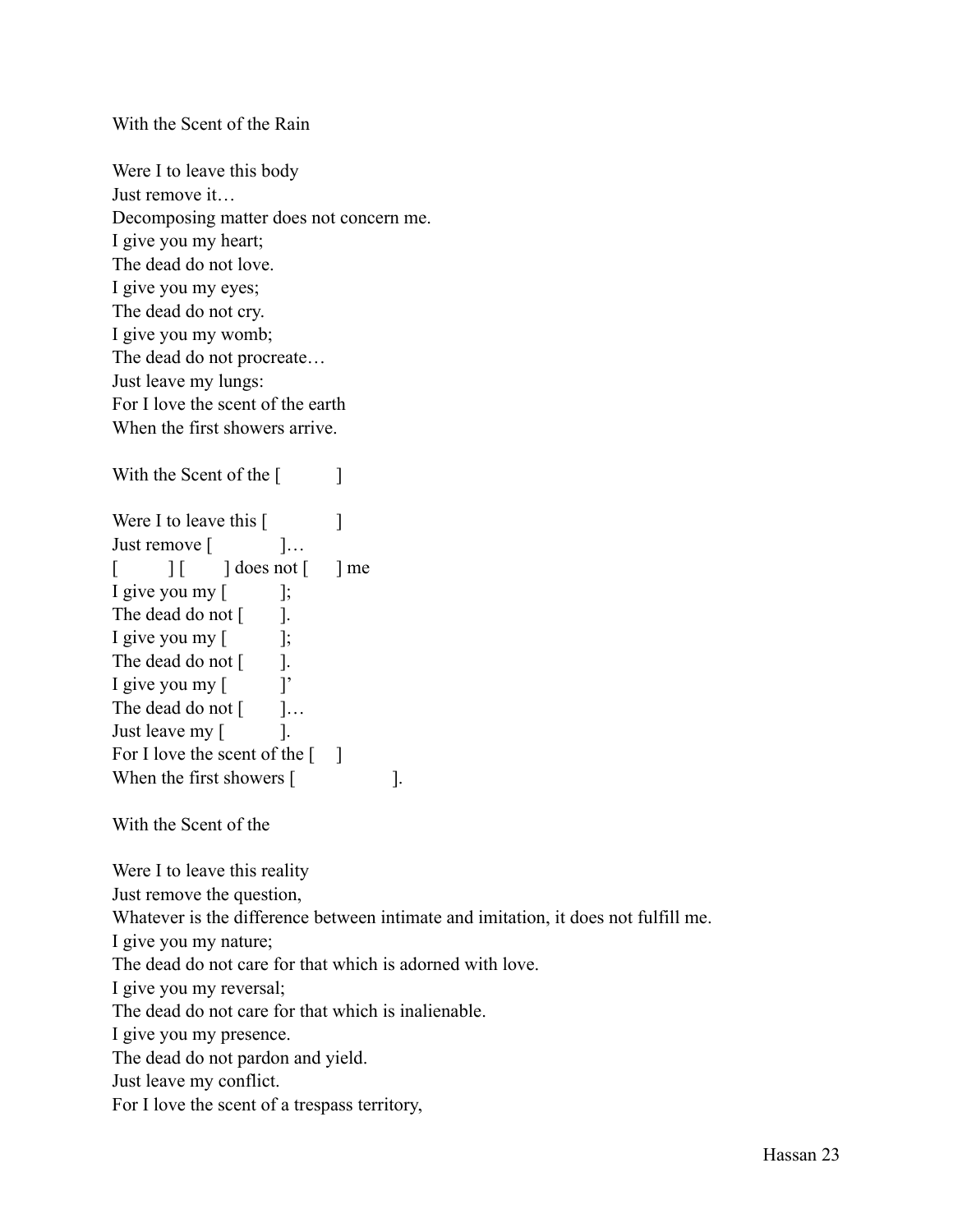When the first showers grow and invade.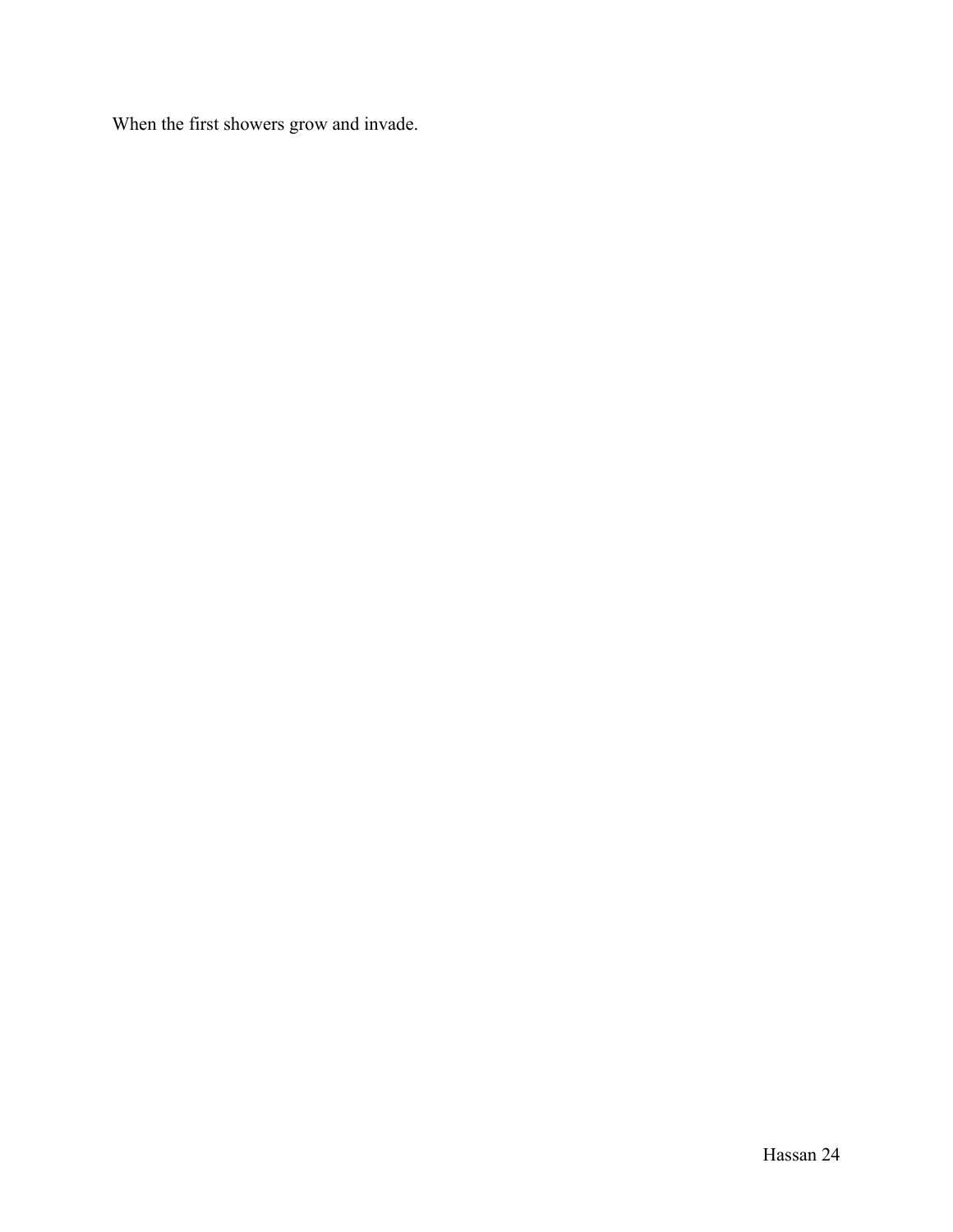On the Edges of Autumn

My body is like algae Exhausted by the night's diving. Gather me up in your blueness That I might float on the surface of your sleep – A purple dream. Perhaps, Perhaps a plant shall bloom On the edges of autumn.

On the Edges of  $\lceil \cdot \cdot \rceil$ My body is like  $\lceil \cdot \cdot \rceil$ Exhausted by the  $[$   $]$   $[$   $]$ .  $\lceil$  ] me up in your  $\lceil$  ] That I might  $\lceil \cdot \cdot \cdot \rceil$  on the surface of your  $\lceil \cdot \cdot \rceil$  $A$   $\begin{bmatrix} \quad & \quad \end{bmatrix}$   $\begin{bmatrix} \quad & \quad \quad \end{bmatrix}$ . Perhaps, Perhaps a [ ] shall [ ] On the edges of  $\lceil \cdot \cdot \rceil$ .

On the Edges of a Mistake

My body is like a depository, or at least its anatomic realization Exhausted by all my synonyms: anomaly, delight, intimate device O Believer, believe me, up in your heaven I might be an impulsive science but on the surface, you are the same. An outline like me, a transgression like me. Perhaps, Perhaps the mistake of it all shall arise On the edges of your domain.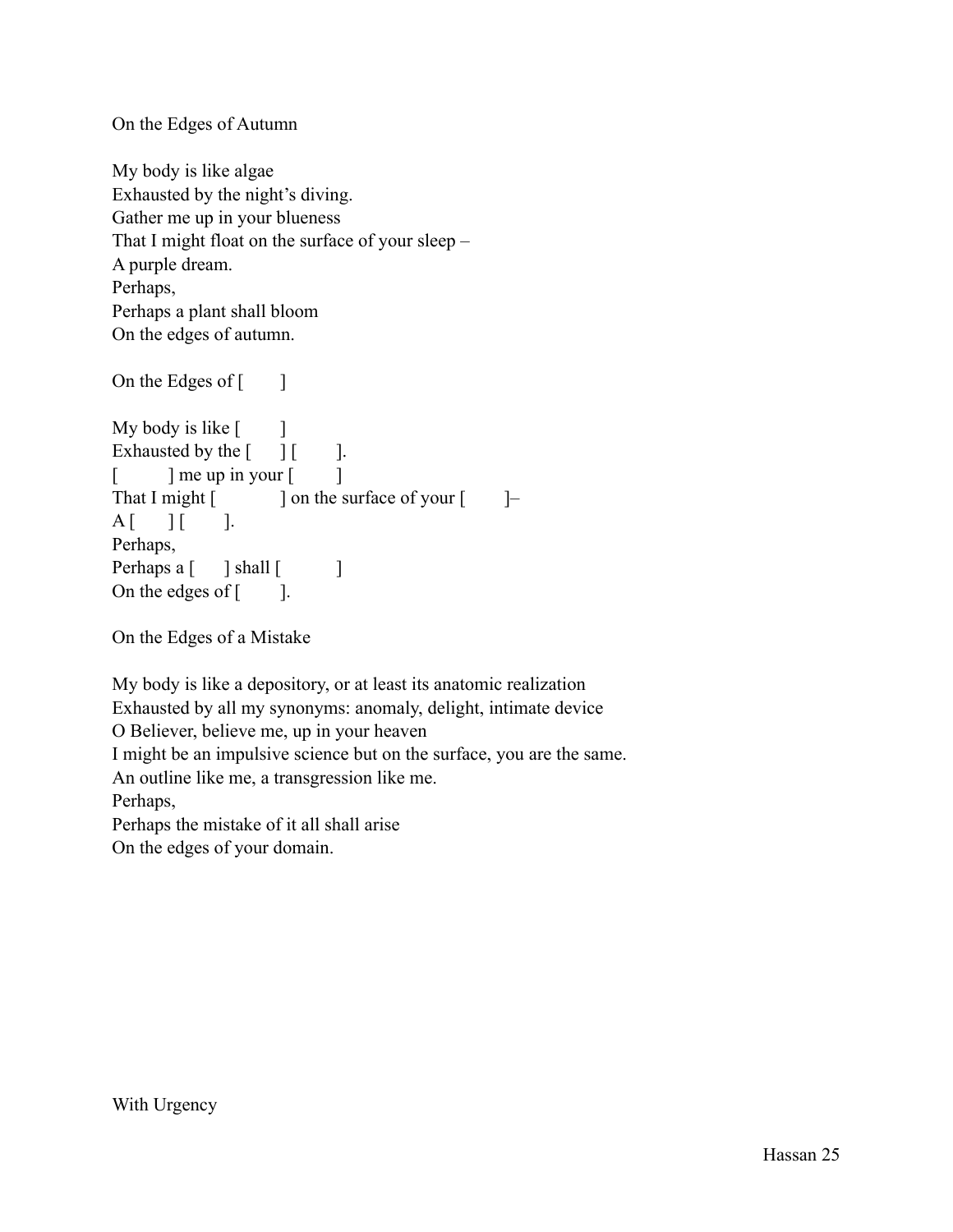No one has desired me — with urgency— as death has I have lived many lives in my metaphors. That is how I extended life And forged a small eternity for myself

With Urgency

No one has  $\lceil \cdot \cdot \rceil$  me —with urgency— as [ ] has I have [ ] many in my [ ] That is how  $\begin{bmatrix} 1 & 1 \end{bmatrix}$ And  $\begin{bmatrix} 1 & 0 \\ 0 & 1 \end{bmatrix}$  a  $\begin{bmatrix} 1 & 0 \\ 0 & 1 \end{bmatrix}$  eternity for myself

With Urgency

No one has epitomized me — with urgency— as the flesh has. I have tried my way out of words, so many, all immobile, atrophic symbol, —and in my own creation, my vision is imprecise That is how I configure my body and being into my own design And promise an altering eternity for myself.